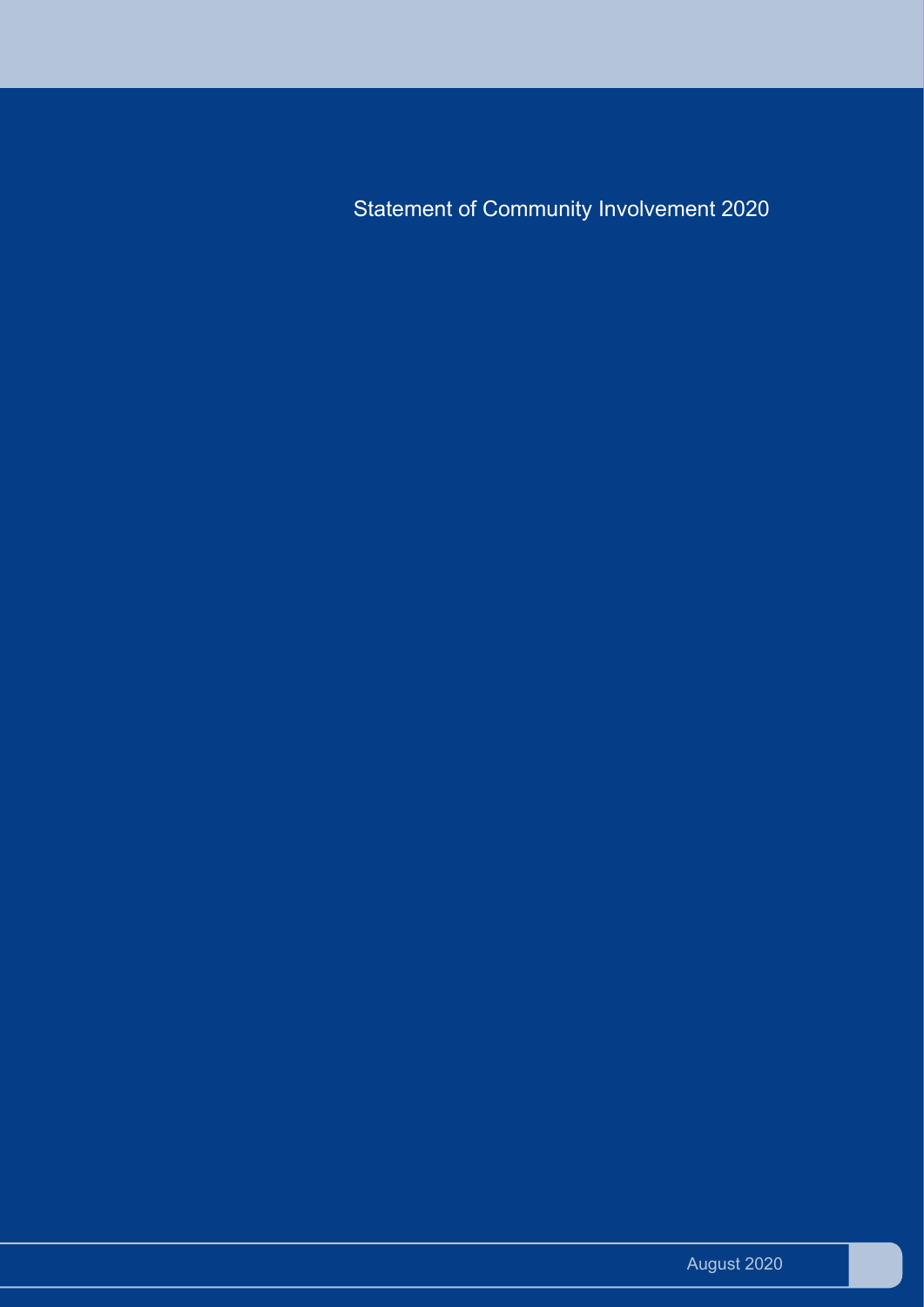|                | Introduction                                          |    |
|----------------|-------------------------------------------------------|----|
|                | <b>Introduction</b>                                   | 3  |
|                | About our community                                   |    |
| 2              | About our community                                   | 5  |
|                | Community Involvement in Plan Making                  |    |
| $\overline{3}$ | <b>Community Involvement in Plan Making</b>           |    |
|                | <b>Community Involvement in Planning Applications</b> |    |
| $\overline{4}$ | <b>Community Involvement in Planning Applications</b> |    |
|                | Monitoring and Review                                 |    |
| $\overline{5}$ | <b>Monitoring and Review</b>                          | 24 |
|                | Appendix A - Consultees                               |    |
| 6 <sup>°</sup> | <b>Appendix A - Consultees</b>                        | 25 |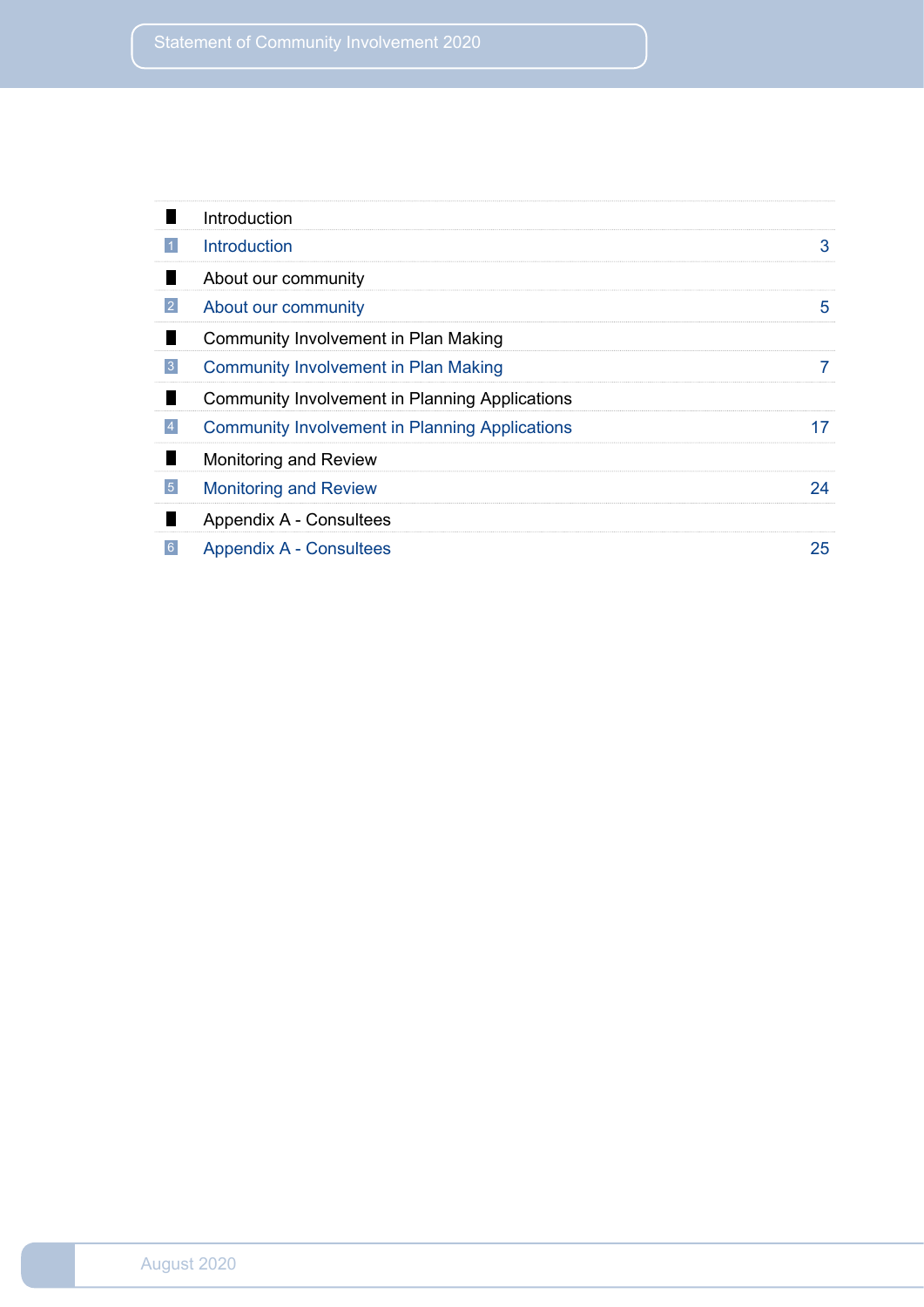# <span id="page-2-0"></span>**1 Introduction**

Lichfield District Council is committed to delivering excellent services to our local residents, businesses and service users. We see consultation as a vital part of this service.

We know that by engaging with our customers we can help deliver better quality development which meets their needs and those of future generations.

This document sets out our approach to consulting with you during the planning process and understanding your views.

# **What is the Statement of Community Involvement?**

**1.1** This Statement of Community Involvement (SCI) explains how we will engage our communities, businesses and other interested parties in the planning process when we prepare our planning policies and determine planning applications, including:

- Preparation, alteration and continuing review of the Local Plan, which is our development  $\bullet$ plan document;
- Preparation of other planning documents such as supplementary planning documents;
- Aspects of the neighbourhood planning process;  $\bullet$
- Community Infrastructure Levy; and  $\bullet$
- Development management decisions.  $\bullet$

**1.2** The Council is required to prepare and maintain a SCI by the Planning and Compulsory Purchase Act 2004. This document also reflects the requirements of the Town and Country Planning (Local Planning) (England) Regulations 2012, the Localism Act 2011 and the National Planning Policy Framework.

**1.3** This SCI updates and supersedes the existing SCI which was adopted in 2019 and has been advanced following government legislation relating to the Coronavirus (Covid-19) pandemic. We will review and update the SCI as necessary to reflect any future changes including those which relate to the ongoing Coronavirus (Covid-19) situation.

#### **Why is community involvement in planning important?**

**1.4** Planning affects us all. The homes we live in, the places we work, the open spaces we enjoy and leisure facilities we use are all a result of planning policies and decisions. It is important to us that all sections of our community are given the opportunity to take part in the planning process at the earliest opportunity so that decisions can take into account the range of community views and reflects, as far as possible, the concerns and aspirations of the people affected by them.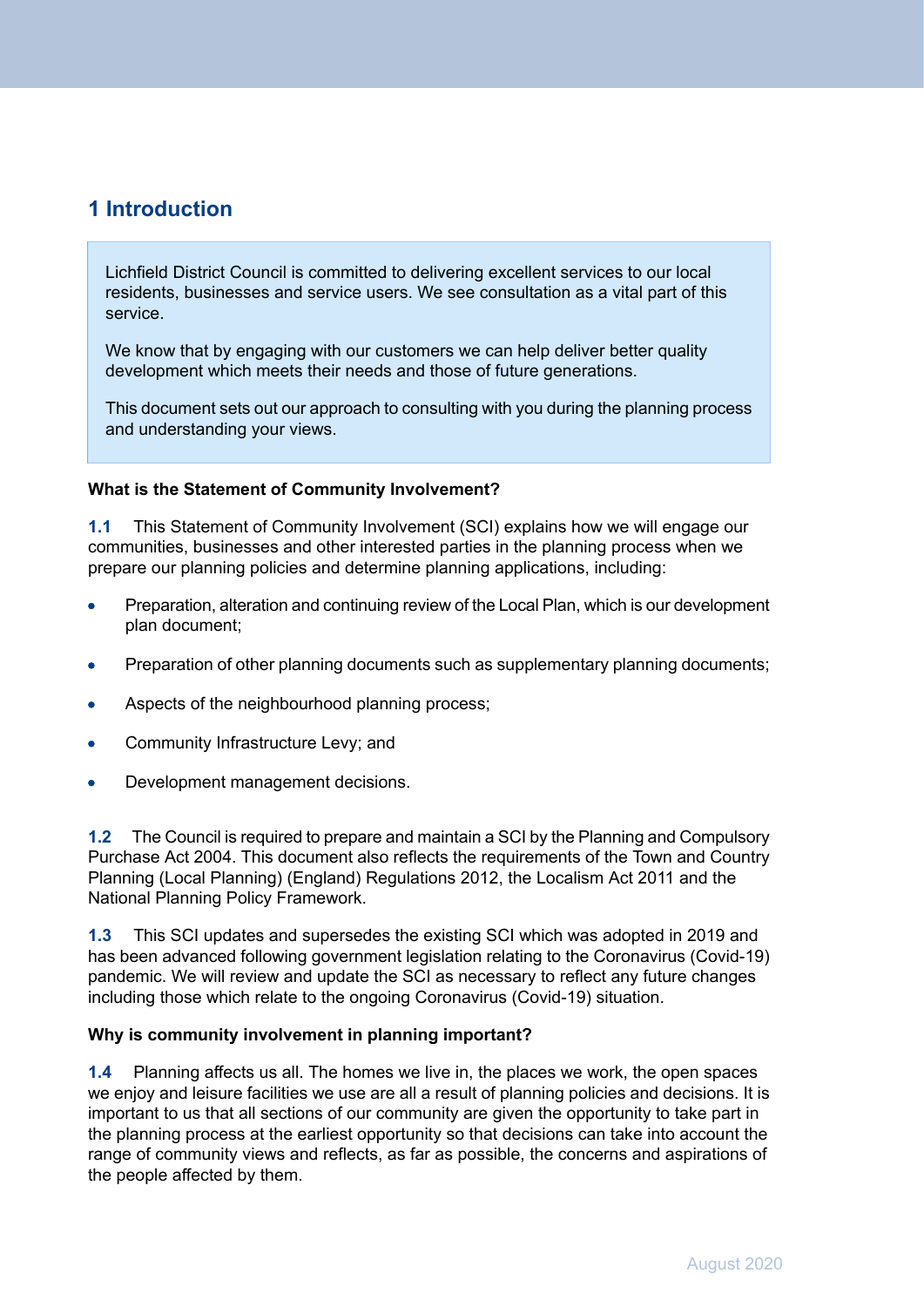**1.5** This statement provides an overview of the District's profile to identify the key challenges that need to be overcome when consulting with our community and sets out our approach to community involvement in the plan making process and determining decisions on planning applications. The actions which are set out within this document represent a minimum requirement in relation to community involvement in the planning process. Depending on the scale and impact of what is being consulted upon the Council may undertake further consultation work which goes above and beyond the requirements of the SCI to ensure that comprehensive consultation has taken place.

 **1.6** The Coronavirus (Covid-19) pandemic presents new challenges to undertaking consultation work in our District. This has repercussions for our consultation events, posting site notices, and for publishing hard copies of development planning documents at the District Council House. The government, in recognition of this, have published regulations and new planning practice guidance relating to consultation. This updated SCI aims to provide a means of engaging with the local community despite the challenges of Covid-19 and maintain a comprehensive consultation in these challenging times.

 **If you need this in another format, such as large print, please call spatial policy and delivery on 01543 308192 or email [developmentplans@lichfielddc.gov.uk](mailto:developmentplans@lichfielddc.gov.uk)**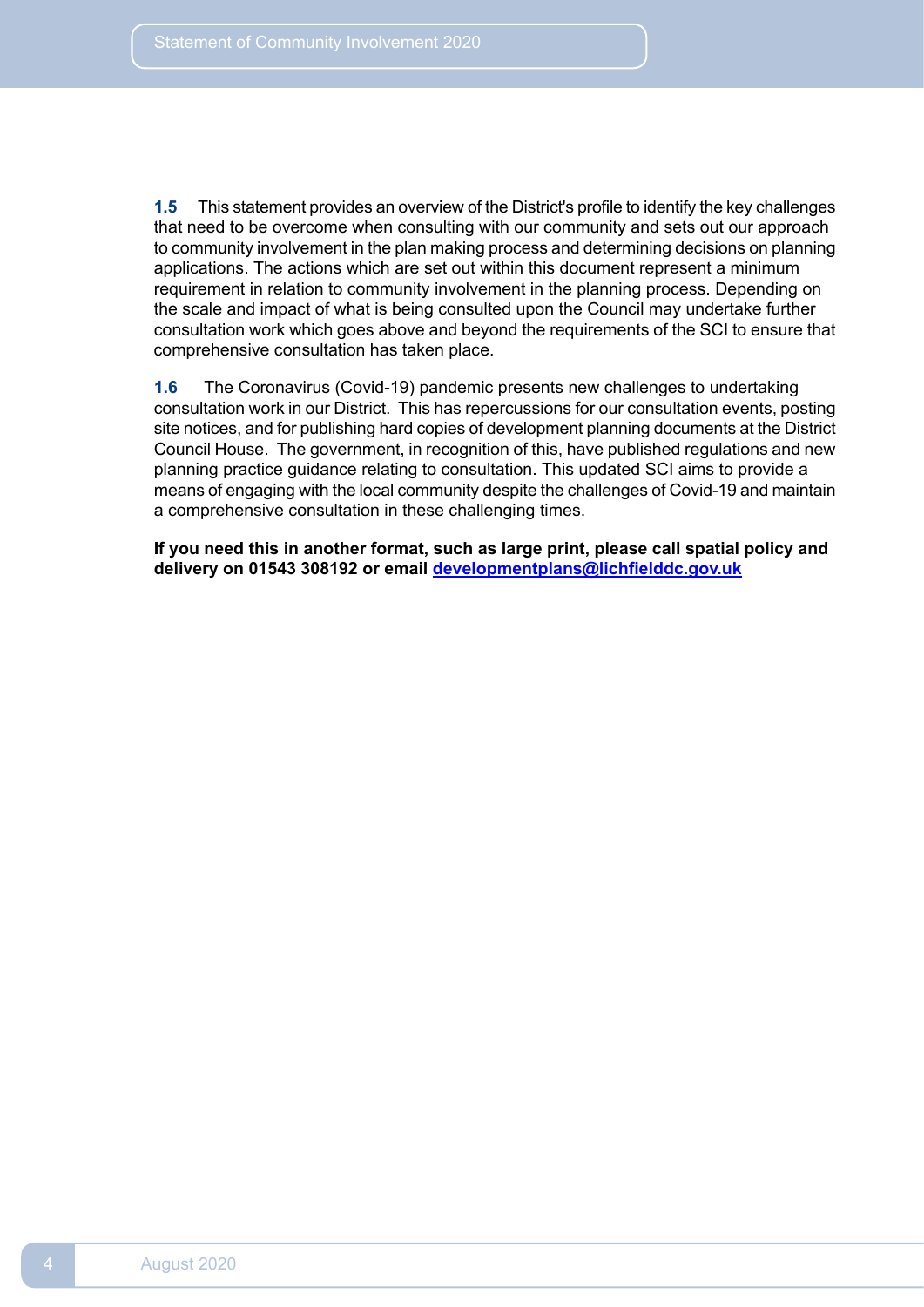# <span id="page-4-0"></span>**2 About our community**

 $2.1$  needs of the District and the challenges that may arise during consultation. This chapter sets out some of the key challenges faced by our residents, businesses and interest groups when engaging in the planning process and then lists how we will seek to overcome them. **2.1** It is important to understand the dynamics of our community in order to recognise the

# **Key Challenge: Accessibility**

 $2.2<sub>2</sub>$  Statistics mid-year population estimates 2016, of which 77.2% are economically active which is higher than the regional average. Lichfield District is seen as an attractive commuter area for Birmingham and therefore almost half of residents commute outside of the District to work. Given the high levels of outer city commuting it may be difficult for some residents to access the Council offices during the working week. **2.2** Lichfield District has a population of 103,061 people according to the Office of National

 $2.3$  West Midlands region and in a national context. However within some of our communities there are pockets of deprivation. The cost associated with accessing these consultation documents could be a factor which restricts engagement. **2.3** Lichfield District is considered a relatively prosperous area when compared to the

To help overcome this challenge we will:

Place all matters for consultation on our website so they are available when the Council's main office is closed and can be accessed via the internet at Staffordshire's libraries most of which are open on Saturdays. Provide a copy of the Local Plan to residents for free during its consultation stages upon request.

# **Key challenge: Digitalisation**

 $2.4$  to find the relevant consultation documents they want to respond to. **2.4** Some people have difficulty in accessing the internet and struggle to navigate online

 $2.5$  access could restrict ease in utilising these documents. **2.5** A number of planning documents can be technical and lengthy and slow internet

To help overcome this challenge we will:

Have officers available to provide assistance via the telephone to locate and understand the documents.

Provide a copy of the Local Plan to residents who do not use the internet during consultation stages upon request where possible.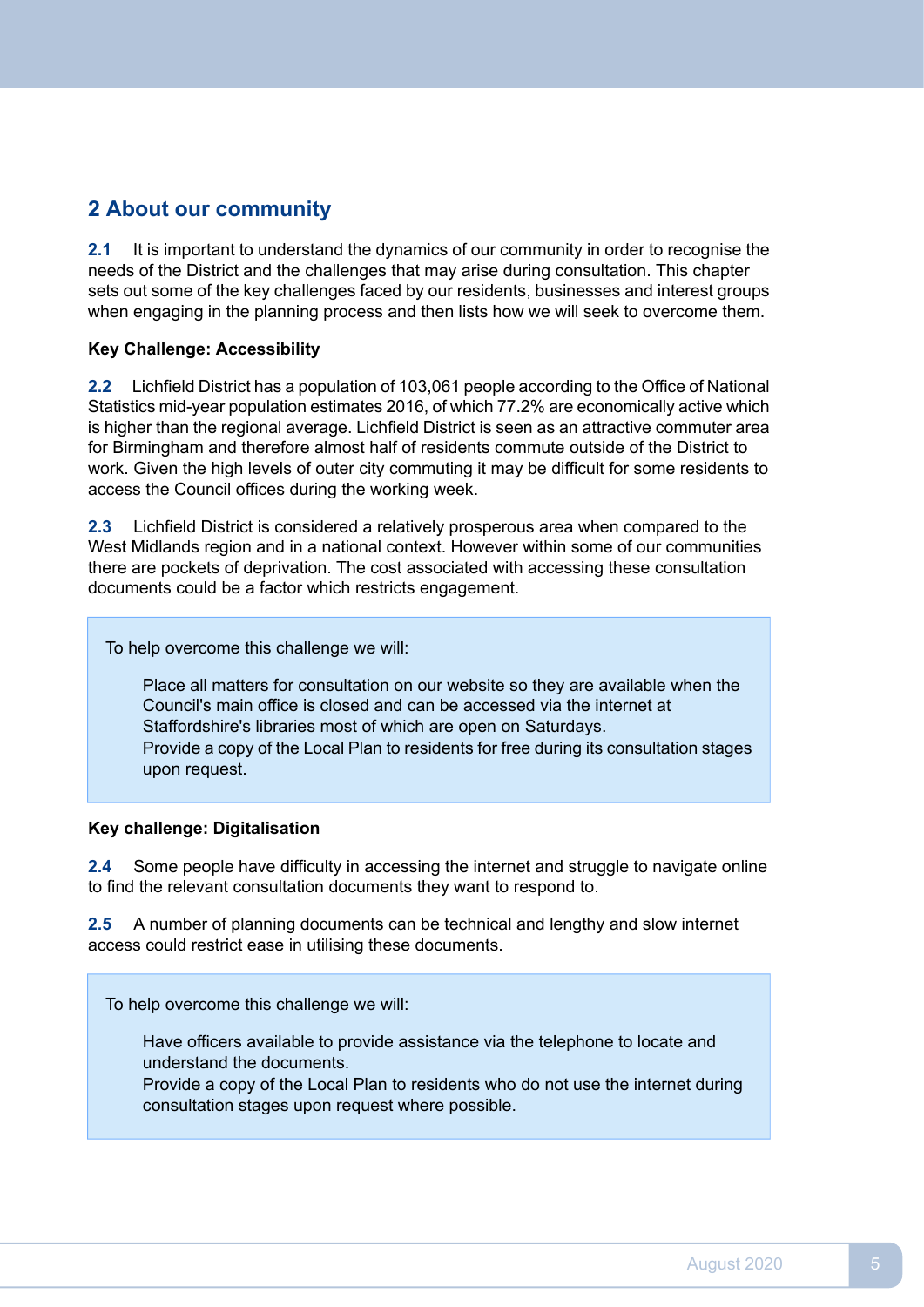### **Key challenge: Engaging the whole community**

**2.6** Whilst the demographics of different communities within the District vary considerably, the District is characterised by a larger than average proportion of over 65s. The overall population for the District is projected to increase by 4% between 2015 and 2025 with a significant growth in people aged over 65 and aged 85 and over.

**2.7** It is important to try and engage with all ages, both old and young in the planning process to ensure the all age and interest groups are represented.

To help overcome this challenge we will:

- Seek to involve young people in decision making on planning issues through the use of more modern consultation tools, such as social media.
- Use accessible venues and facilities for exhibition events which allow for social  $\bullet$ distancing guidelines to be followed and to have documents available in accessible formats on request.

**2.8** The Council recognises that not everyone will want to get involved in the planning process. We also recognise that some residents, businesses and groups may have greater capacity than others to get involved, so where appropriate, we will try and support and encourage those who find it difficult to get involved within planning issues to engage in the planning process.

**2.9** The following sections set out how we will engage with our communities in the plan making process and the planning application process.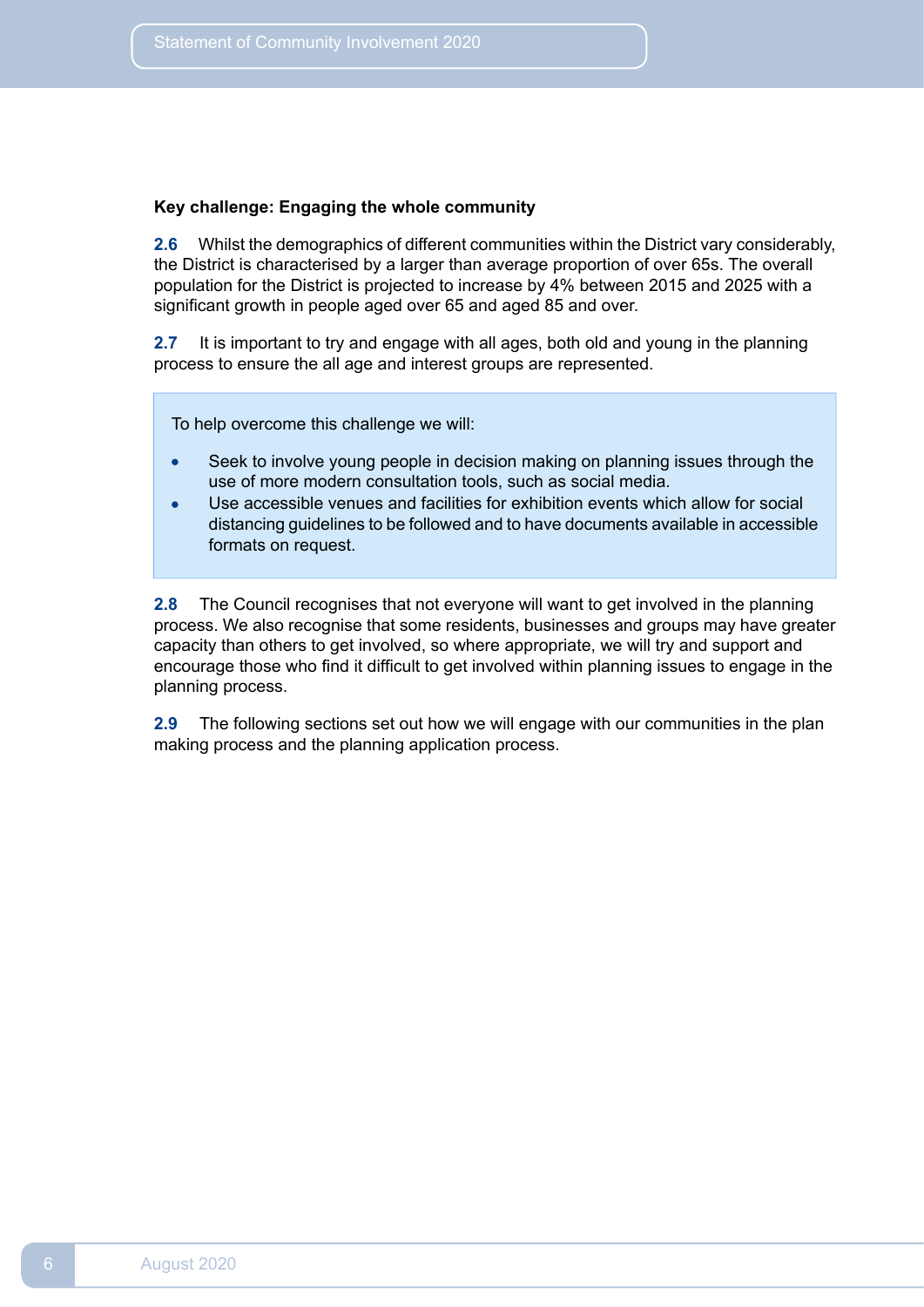# <span id="page-6-0"></span>**3 Community Involvement in Plan Making**

# **Development Planning**

 $3.1$  (DPDs) which are used to guide development proposals and determine planning applications. The development plan for Lichfield District comprises of the Local Plan Strategy and 'made' neighbourhood plans. The Local Plan Strategy was adopted in 2015 and provides the strategic vision and objectives that set out the Council's aspirations for the District's future, allocations and strategic sites for residential development and sets local planning policies to guide development. The Council is at an advanced stage with part two of its Local Plan - Local Plan Allocations Documents and is progressing a review of its Local Plan. **3.1** Lichfield District Council is responsible for preparing development plan documents

 $3.2$ **3.2** Figure 3.1 below outlines the key stages of plan preparation.



**Figure 3.1 Indicative stages in the preparation of a DPD**

 $3.3$  The LDS sets out the programme for plan preparation and provides a starting point for residents, stakeholders and interested parties to find out which documents are being prepared and the timetable for their publication. To ensure the LDS is up to date it is reviewed at least every five years in line with statutory requirements and is reported every year within the <u>Authority [Monitoring](https://www.lichfielddc.gov.uk/Council/Planning/The-local-plan-and-planning-policy/Resource-centre/Monitoring/Annualauthority-monitoring-report-AMR.aspx) Report</u> (AMR). **3.3** The Council publishes the details of its DPDs in the Local [Development](https://www.lichfielddc.gov.uk/Council/Planning/The-local-plan-and-planning-policy/Resource-centre/Local-Plan-documents/Downloads/Local-Development-Scheme/Local-Development-Scheme-2017.pdf) Scheme (LDS).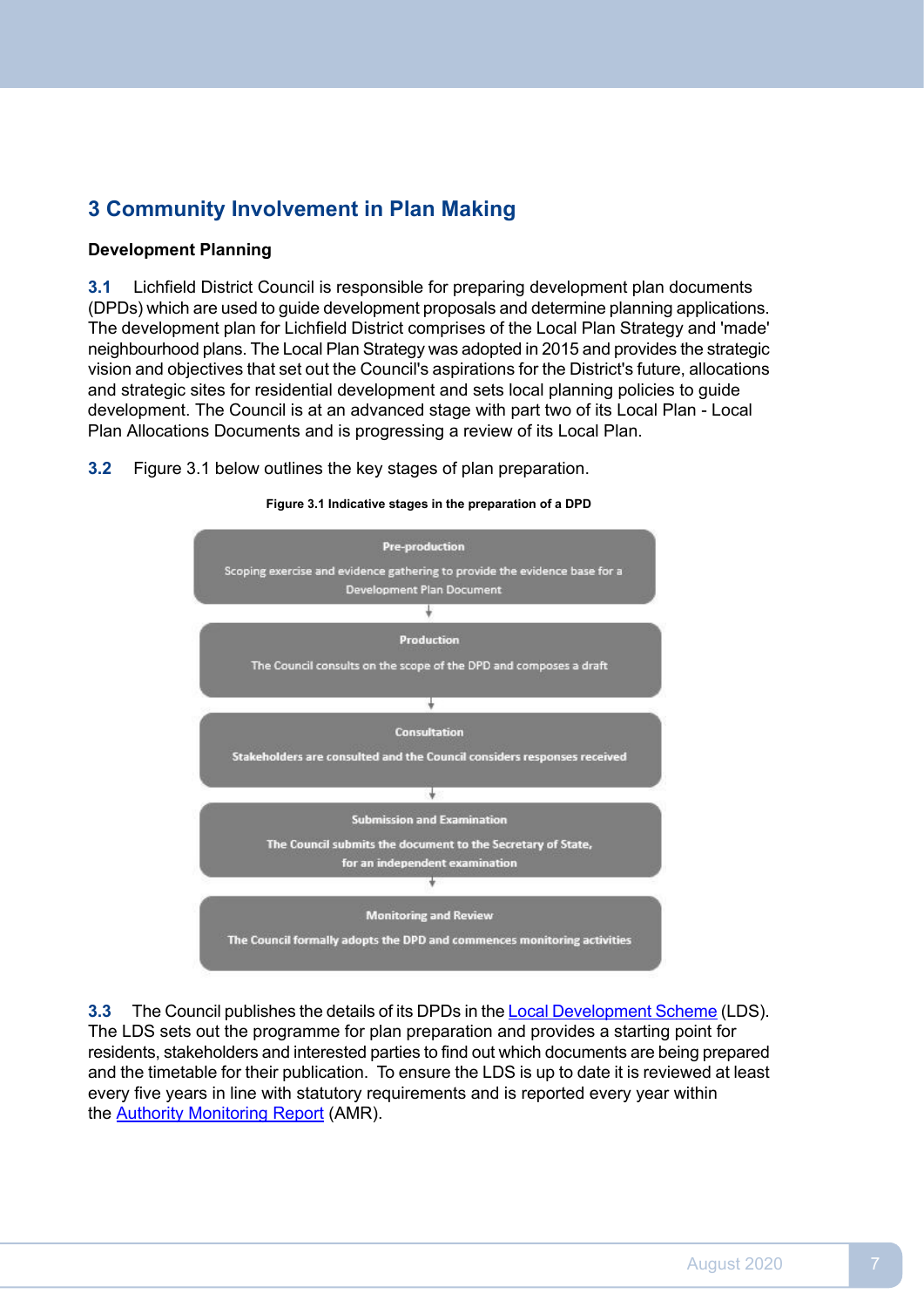#### **Sustainability Appraisal**

 **3.4** A Sustainability Appraisal (SA) must be undertaken as part of the Local Plan process. The purpose of the SA is to assess the social, environmental and economic effects of the Local Plan. The first stage of the SA is the production of a scoping report to identify the key sustainability issues for the area. Following the scoping report, subsequent versions of the SA are produced to accompany each stage of the plan making process and published for consultation at the same time.

### **Supplementary Planning Documents**

 **3.5** Supplementary Planning Documents (SPDs) are designed to support and add further guidance to policies in the Local Plan. These documents are prepared with the involvement of the local community and interested parties. The consultation period will be a minimum four and maximum of six weeks. Whilst they are not subject to independent examination they are adopted by the Council under the authorisation process.

# **Community Infrastructure Levy**

 **3.6** The Community Infrastructure Levy (CIL) allows local authorities to raise funds from developers undertaking new building projects in their area. The money can be used to fund a wide range of infrastructure that is needed for development. The Community Infrastructure Levy (Amendment) Regulations 2012 apply to the production of CIL. The Council adopted its CIL Charging Schedule in April 2016.

 **3.7** The first stage of consultation on CIL is the Preliminary Draft Charging Schedule which takes place over a six week period. The next consultation stage is the publication of the Draft Charging Schedule. It is consulted on for a six week period and any person can make representations and if requested to do so they will be heard before the Inspector at the CIL examination. If the Council make significant changes to the Draft Charging Schedule following the publication stage then we will produce a 'statement of modifications' which is advertised for a four week period. Prior to adoption, the Charging Schedule will be examined in public by an independent inspector.

# **Other Documents**

 **3.8** Under the provisions of the Habitats Directive, the Council must carry out an assessment of whether a plan or project will significantly affect the integrity of any European Site, in terms of impacting the sites conservation objectives. The Habitats Regulations Assessment is prepared and consulted on as a statutory requirement of the Local Plan. Other evidence base documents will be prepared and whilst not subject to formal public consultation, if anyone wishes to comment on these documents they can email or write in and the Council will respond accordingly.

 **3.9** Neighbourhood Plans set out policies and guidance for development and land uses in a parish or neighbourhood area. Lichfield District has a number of Neighbourhood Plans at various stages and once 'made' they become part of the statutory development plan. The community involvement associated with the preparation of neighbourhood plans is explained later in this section.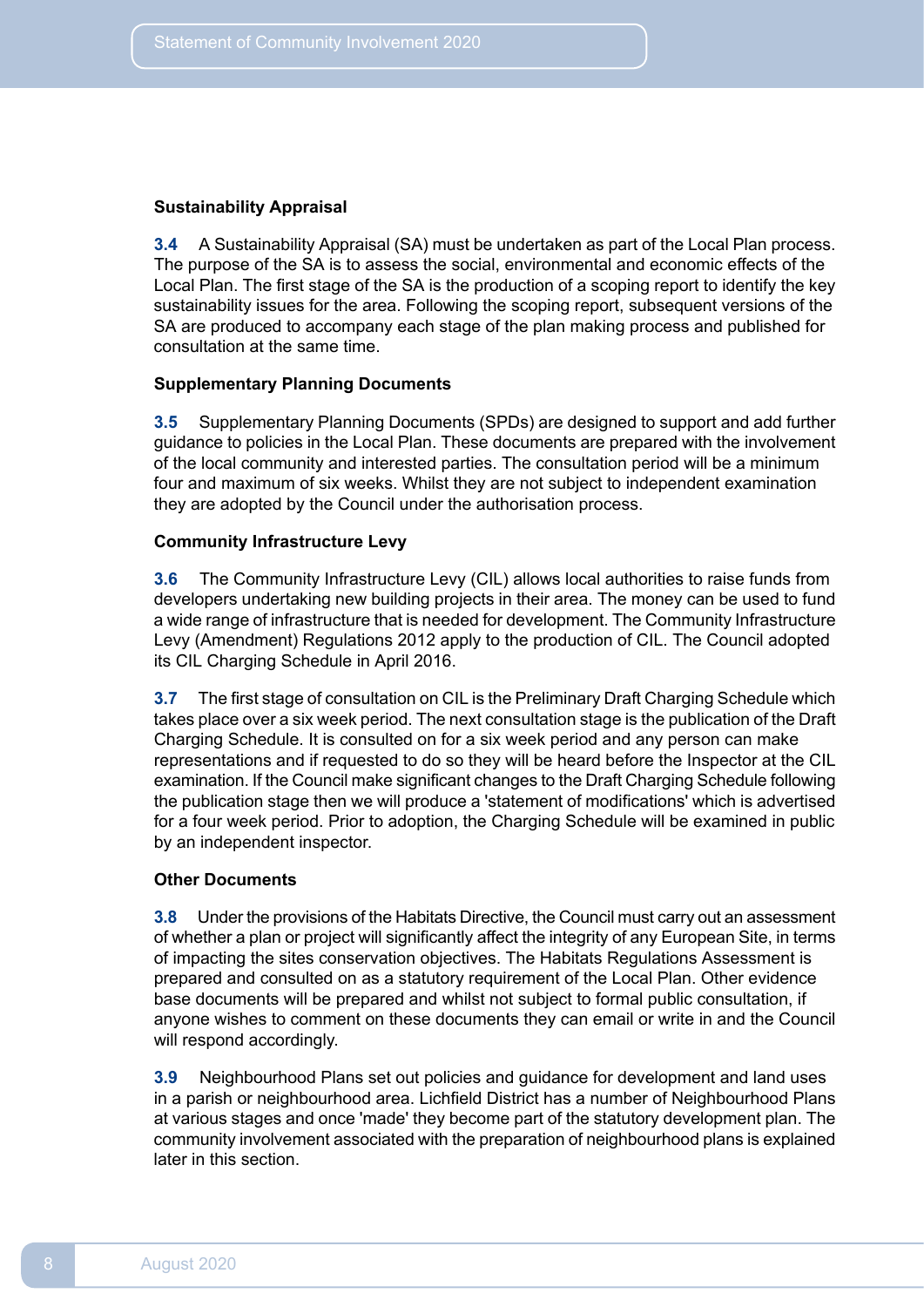### **Who will we consult?**

 $3.10$  the legal requirements for consultation and public engagement during the preparation of planning policy documents. **3.10** The Town and Country Planning (Local Plan) (England) Regulations 2012 sets out

 **3.11** Government regulations identify 'specific consultation bodies' including organisations such as Natural England, Environment Agency and Historic England that we are required to consult. In addition we will consult 'general consultation bodies'. Whilst not an exhaustive list, Appendix A provides further details of the organisations and interested parties the Council consults.

### **Join our consultation database**

The Council maintains a database of all its consultees which it reviews and updates. Any individual or organisation can contact the Spatial Policy & Delivery team and request to be added to the database and notified of future consultations.

# **When will we engage?**

 $3.12$  types of planning document and when we must formally consult on the document. Whilst we will meet these requirements we also consider that significant effort should be made to try and engage people during the initial plan making stages, when there is the greater opportunity to influence policies and strategies. **3.12** The regulations outline the various stages in the preparation process for each of the

# **How will we engage?**

 **3.13** In addition to meeting the statutory consultation requirements, we will utilise a range of consultation techniques where applicable to enable greater involvement in the plan preparation process. The following techniques will be applied where appropriate: press releases, send an email to interested parties, a 'wrap around' newspaper advert, placing paper copies of the documents in libraries, presenting to parish forums and exhibitions. We will consider utilising social media and mobile phone applications where appropriate, as advised by our communications team.

**3.14** The Coronavirus (Covid-19) pandemic has lead to the Government introducing social distancing guidance in order to reduce the spread of [Coronavirus.](https://www.gov.uk/government/publications/staying-alert-and-safe-social-distancing) This has included new statutory regulations and planning practice guidance produced in the wake of the Coronavirus (Covid-19) pandemic. This has impacted the manner in which Lichfield District Council can engage with the local community. Face to face consultation exhibitions must adhere to social distancing guidelines with stakeholders and participants being expected to wear facial coverings to prevent the spread of the virus and floor markings to improve adherence to these measures where possible. Local action groups may be asked to send representatives to ask questions on behalf of their action group in order to maximise the number of different people represented at face to face consultations. Virtual exhibitions and digital consultations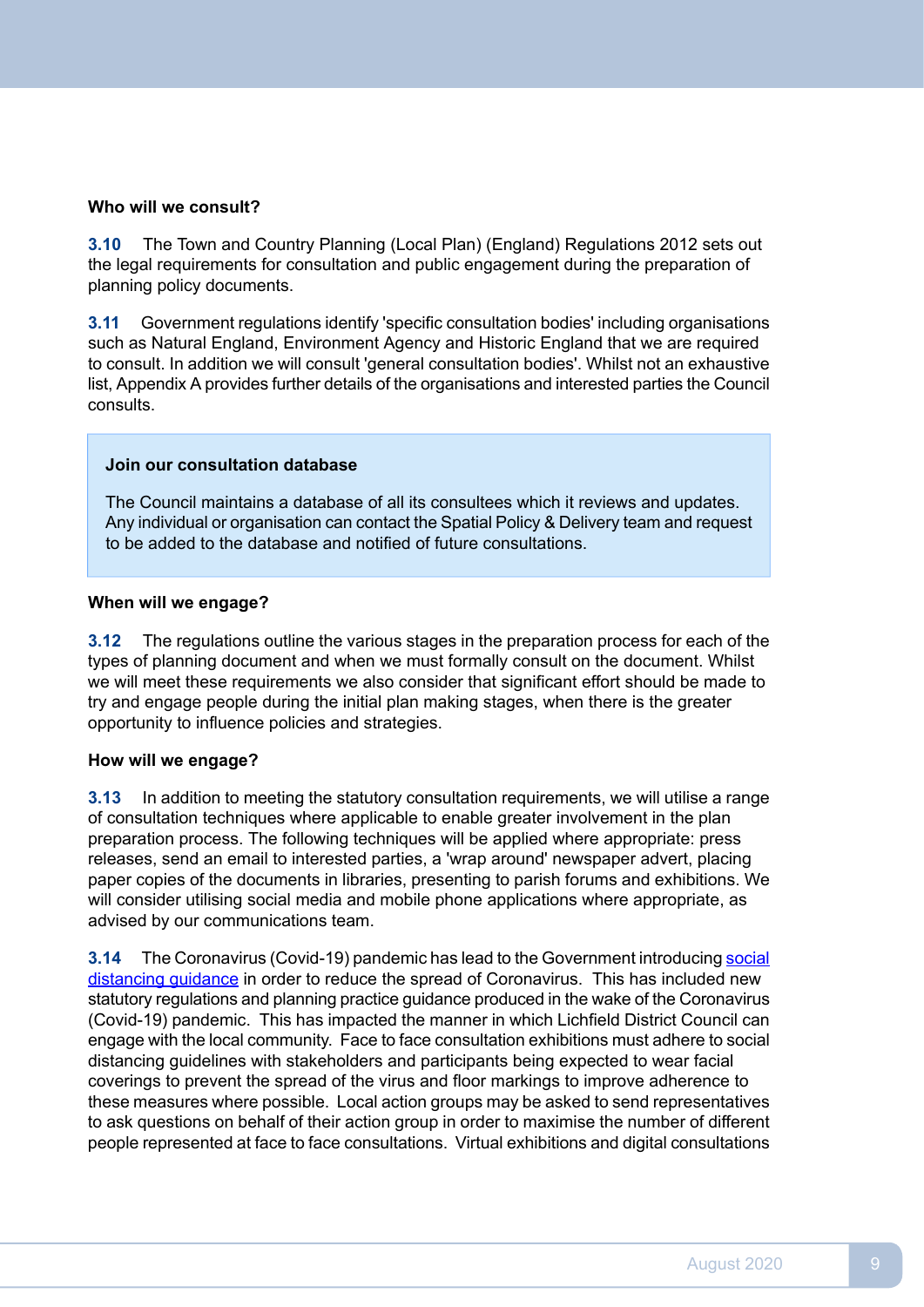are being considered by Lichfield District Council as a way of reaching more people who are unable to attend in person. The Council is aware that government guidelines are constantly being updated and may be subject to change.

 $3.15$  that have been introduced in response to the pandemic will result in the council consulting and engaging in new and different ways. Future consultations may need to be carried with new and creative approaches which have regard and conform to the councils Engagement Strategy. A range of these approaches and options are being considered and some or all could be used as part of any future approach to consultation alongside other methods. Such approaches could include: **3.15** The the ongoing Coronavirus (Covid-19) pandemic and temporary legislative changes

Press releases and material – utilisation of the range of printed and electronic local media outlets including local papers, local magazines and other publications, local electronic news formats and sites, and the increased use of social media; District wide communications which could tie in with consultations and/or promote the councils consultation database to ensure people sign up to ensure they receive notification as soon as consultations are published;

Notices placed alongside household bins; and

Video and online presentations providing overviews of consultation documents and explaining how people can engage in the consultation. These can then be released via the councils website and social media channels.

 $3.16$  additional consultation methods that will be utilised in the preparation of development plan documents, supplementary planning documents and the community infrastructure levy **3.16** The following tables set out the key stages, statutory requirements and potential respectively.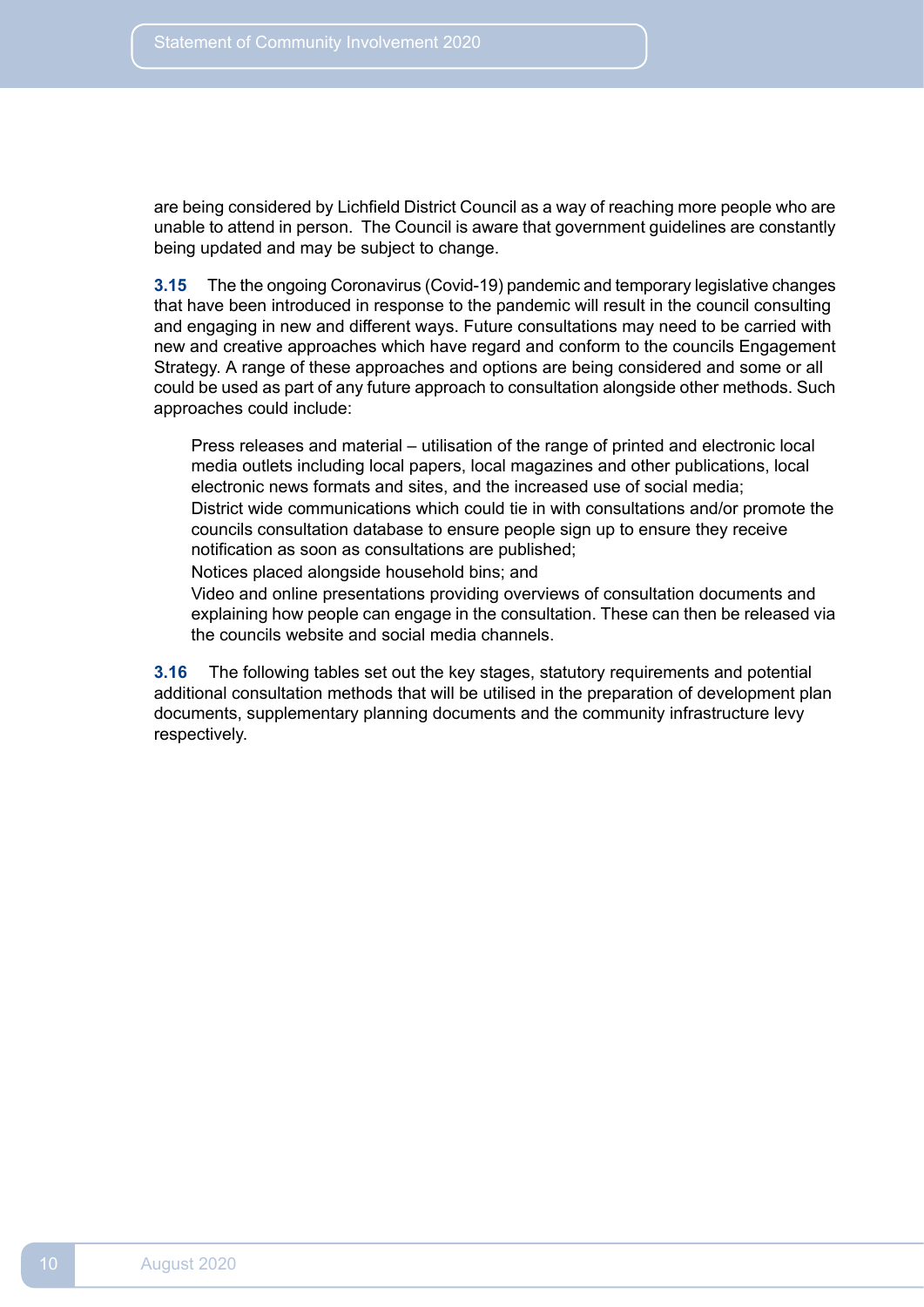| <b>Development Plan Documents (DPD)</b>                                       |                                                                                                                                                                                                                                                                                                                                                                                                                                                                                                                                                                                                   |                                                                                                                                                                                                                                                                                                                                                                                                                                                                                                                                              |  |  |
|-------------------------------------------------------------------------------|---------------------------------------------------------------------------------------------------------------------------------------------------------------------------------------------------------------------------------------------------------------------------------------------------------------------------------------------------------------------------------------------------------------------------------------------------------------------------------------------------------------------------------------------------------------------------------------------------|----------------------------------------------------------------------------------------------------------------------------------------------------------------------------------------------------------------------------------------------------------------------------------------------------------------------------------------------------------------------------------------------------------------------------------------------------------------------------------------------------------------------------------------------|--|--|
| <b>Stage</b>                                                                  | <b>Statutory Requirements</b>                                                                                                                                                                                                                                                                                                                                                                                                                                                                                                                                                                     | <b>Additional actions</b>                                                                                                                                                                                                                                                                                                                                                                                                                                                                                                                    |  |  |
| Plan preparation                                                              | No specific requirements.                                                                                                                                                                                                                                                                                                                                                                                                                                                                                                                                                                         | Informal engagement with relevant<br>consultation bodies to identify the<br>key issues and scope of the<br>document.<br>Issue a press release.<br>Additional consultation techniques<br>such as present to Parish Forums<br>where appropriate and resources<br>will allow.                                                                                                                                                                                                                                                                   |  |  |
| <b>Publication of Draft</b><br>(Regulation 19)                                | Seek views on whether the Local Plan and its<br>accompanying suite of documents are legally<br>compliant and sound.<br>Make the documents for at least 6 weeks via<br>the Council's website.                                                                                                                                                                                                                                                                                                                                                                                                      | Issue a press release.<br>Send out notifications to consultee<br>bodies and those who have asked<br>to be notified of consultations.<br>Publish documents online and<br>make them available in our libraries<br>and principal office and at the<br>District Council House.<br>Promote use of website and online<br>response forms.<br>Additional consultation techniques<br>such as public and virtual<br>exhibitions where appropriate and<br>resources will allow.<br>Documents to be made available<br>in alternative formats on request. |  |  |
| Submission<br>(Regulation 22)                                                 | Provide a copy of the Local Plan, Sustainability<br>Appraisal / Strategic Environment Assessment<br>Report, Policies Map, Statement of<br>representations, copy of the representations,<br>supporting documents a statement of fact of<br>where the above documents are available for<br>inspection at and when, on the Council's<br>website.<br>Send out notifications to each of the general<br>consultation bodies and specific consultation<br>bodies to notify them of the documents<br>availability.<br>Notify those who have requested to be notified<br>that the Plan has been submitted. | Issue a press release.<br>Provide a copy of the Local Plan,<br>Sustainablility Appraisal/Strategic<br>Environment Assessment Report,<br>Policies Map, Statement of<br>representations, copy of the<br>representations, supporting<br>documents a statement of fact of<br>where the above documents are<br>available for inspection at the<br><b>District Council House.</b>                                                                                                                                                                  |  |  |
| <b>Examination with</b><br>oral hearings<br>(if necessary)<br>(Regulation 24) | Notify any person who has made a<br>representation and not withdrawn it of the date,<br>time and place at which the hearing is to be<br>held and the name of the person appointed to<br>carry out the independent examination 6 weeks<br>prior to the opening of a hearing.<br>Publish the notification on the Council's website.<br>Undertake any other notification that the<br>Inspector and Programme Officer Request.<br>Publish documents relevant to the examination<br>on the Council's website.                                                                                          | Undertake further<br>notifications/consultation should it<br>be considered appropriate.<br>Issue a press release.<br>Where examination or hearings are<br>required to be conducted<br>electronically due to social<br>distancing guidelines utilise<br>councils communications channels<br>including online streaming to<br>enable these to be viewed digitally.                                                                                                                                                                             |  |  |

#### **Table 3.1 Key stages and consultation methods in the preparation of Development Plan Documents**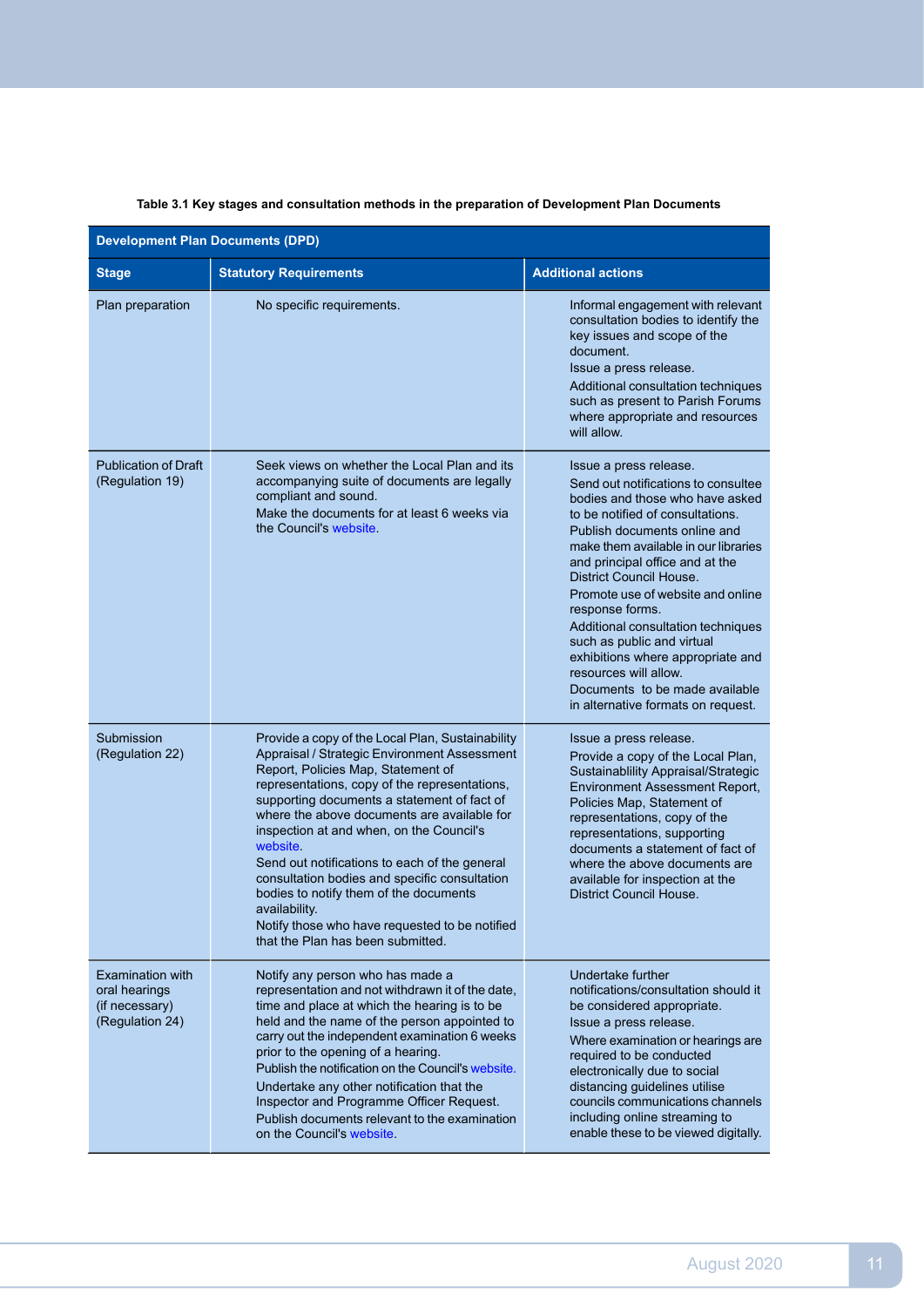| <b>Development Plan Documents (DPD)</b>        |                                                                                                                                                                                                                                                                                                                                 |                                                                                                                    |  |  |
|------------------------------------------------|---------------------------------------------------------------------------------------------------------------------------------------------------------------------------------------------------------------------------------------------------------------------------------------------------------------------------------|--------------------------------------------------------------------------------------------------------------------|--|--|
| <b>Stage</b>                                   | <b>Statutory Requirements</b>                                                                                                                                                                                                                                                                                                   | <b>Additional actions</b>                                                                                          |  |  |
| <b>Modifications</b><br>(if necessary)         | Undertake further consultation as required by<br>the Inspector and make the documents<br>available on the Council's website                                                                                                                                                                                                     | Issue a press release.                                                                                             |  |  |
| Publication of the<br>Inspectors Report        | Publish the Inspector's report for at least 6<br>weeks on the Council's website.                                                                                                                                                                                                                                                | Issue a press release.<br>Publish the Inspector's report for<br>at least 6 weeks at the District<br>Council House. |  |  |
| Adoption and<br>Publication<br>(Regulation 26) | Publish the Local Plan, adoption statement and<br>environmental report for 6 weeks and make<br>the Local Plan available thereafter until it is<br>withdrawn via the Council's website.<br>Notify any person or body that made a<br>representation or asked to be notified of the<br>adoption.<br>Notify the Secretary of State. | Issue a press release.<br>Make the report available in<br>alternative formats on request.                          |  |  |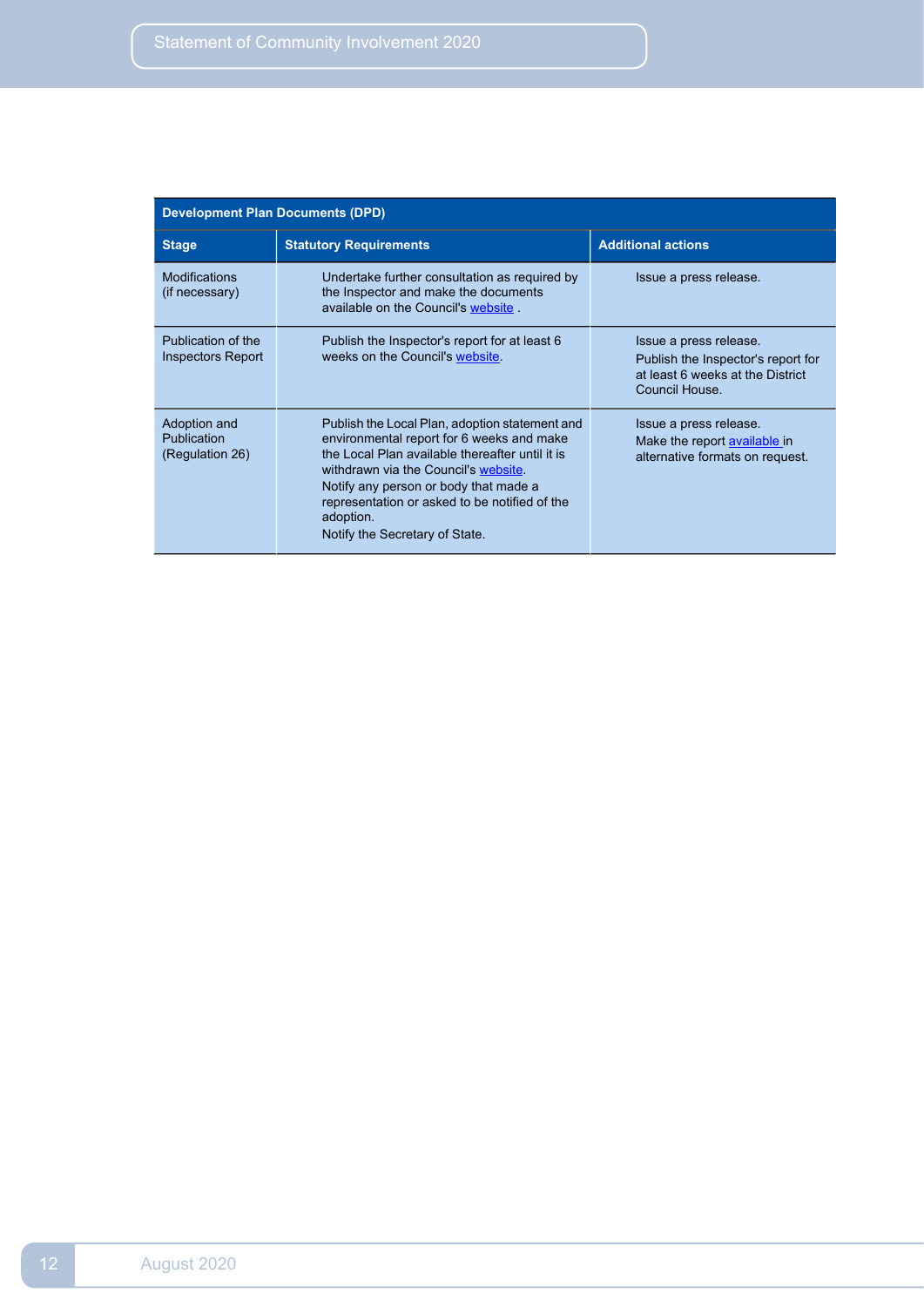|  |  |  | Table 3.2 Key stages and consultation methods in the preparation of supplementary planning documents |  |
|--|--|--|------------------------------------------------------------------------------------------------------|--|

| <b>Supplementary Planning Documents (SPD)</b>  |                                                                                                                                                                                                                                                                                                                                                                                                                                                                          |                                                                                                                                                                                                                                                                                                                                                                                                                                            |  |  |
|------------------------------------------------|--------------------------------------------------------------------------------------------------------------------------------------------------------------------------------------------------------------------------------------------------------------------------------------------------------------------------------------------------------------------------------------------------------------------------------------------------------------------------|--------------------------------------------------------------------------------------------------------------------------------------------------------------------------------------------------------------------------------------------------------------------------------------------------------------------------------------------------------------------------------------------------------------------------------------------|--|--|
| <b>Stage</b>                                   | <b>Statutory Requirements</b>                                                                                                                                                                                                                                                                                                                                                                                                                                            | <b>Additional options</b>                                                                                                                                                                                                                                                                                                                                                                                                                  |  |  |
| Preparation                                    | No specific requirements.                                                                                                                                                                                                                                                                                                                                                                                                                                                | Informal engagement with relevant consultation<br>bodies to identify the key issues and scope of<br>the document.<br>Issue a press release.<br>Additional consultation techniques such as<br>present to Parish Forums where appropriate<br>and resource will allow.                                                                                                                                                                        |  |  |
| <b>Publication of Draft</b><br>(Regulation 12) | Make the document available<br>for between 4 and 6 weeks via the<br>Council's website                                                                                                                                                                                                                                                                                                                                                                                    | Consultation with consultation bodies and<br>community involvement where appropriate and<br>resources will allow.<br>Issue a press release.<br>Make the document available for between 4<br>and 6 weeks at the District Council House.<br>Consultation with neighbours if the SPD is site<br>specific.<br>Promote use of <b>website</b> and online response<br>forms.<br>Make the document available in alternative<br>formats on request. |  |  |
| Adoption and<br>Publication<br>(Regulation 14) | Consider the representations<br>received through the consultation<br>and make<br>amendments/modifications<br>necessary before adopting.<br>Once adopted, produce an<br>adoption statement, a consultation<br>statement and make the<br>document available for 3 months<br>and thereafter (until the document<br>is withdrawn) via the Council's<br>website<br>Notify any person or body that<br>made a representation or who<br>asked to be notified of the<br>adoption. | Issue a press release.<br>Make the document available in alternative<br>formats on request.<br>Once adopted, produce an adoption statement,<br>a consultation statement and make the<br>document available for 3 months and thereafter<br>(until the document is withdrawn) at the District<br>Council House.                                                                                                                              |  |  |

**3.17** The process for preparing SPDs is the same process that will be used to prepare and review the Statement of Community Involvement.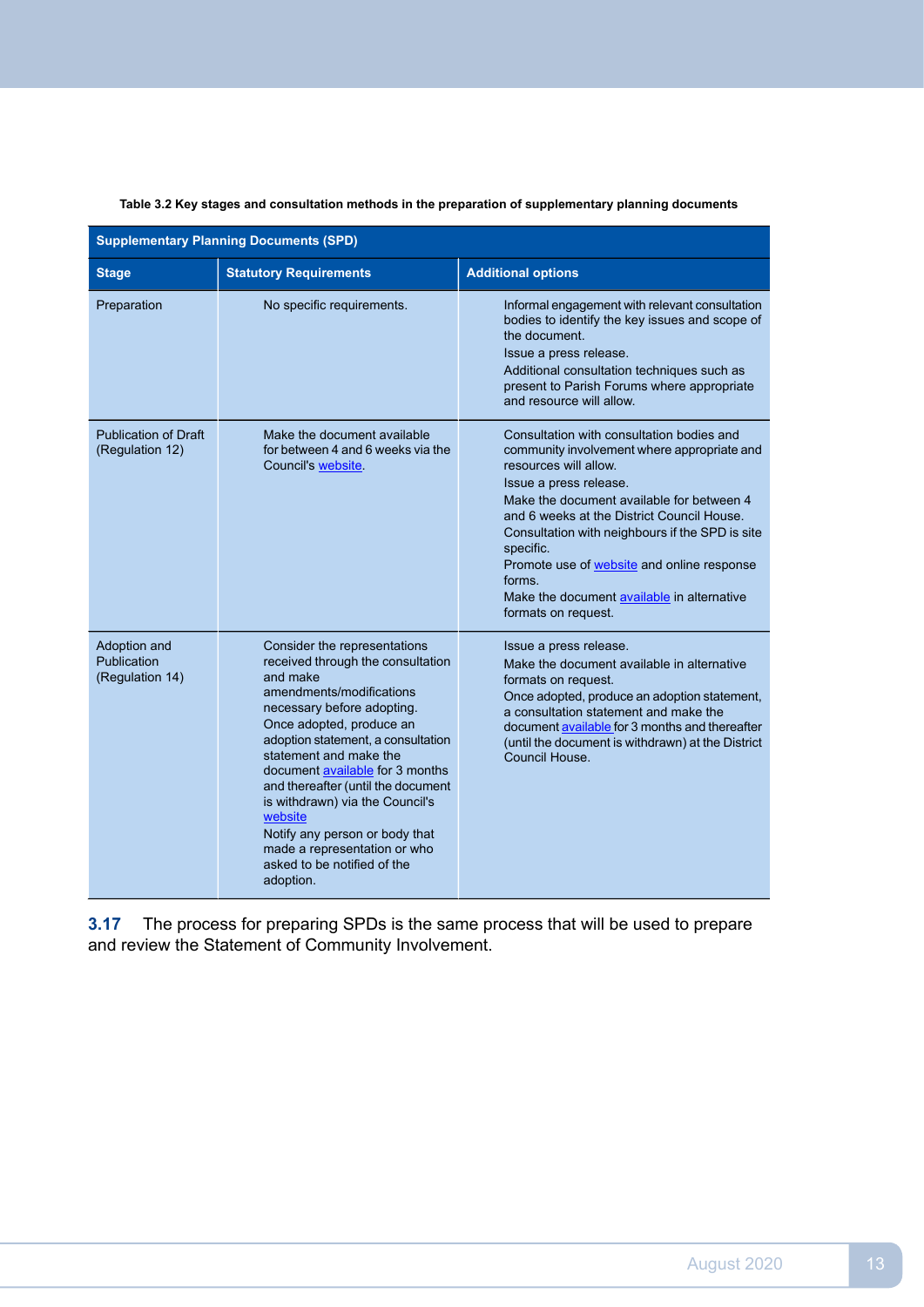| <b>Community Infrastructure Levy</b>                          |                                                                                                                                                                                                                                                                                                                                                                                                                                                                                 |                                                                                                                                                                                                                                                             |  |  |
|---------------------------------------------------------------|---------------------------------------------------------------------------------------------------------------------------------------------------------------------------------------------------------------------------------------------------------------------------------------------------------------------------------------------------------------------------------------------------------------------------------------------------------------------------------|-------------------------------------------------------------------------------------------------------------------------------------------------------------------------------------------------------------------------------------------------------------|--|--|
| <b>Stage</b>                                                  | <b>Statutory Requirements</b>                                                                                                                                                                                                                                                                                                                                                                                                                                                   | <b>Additional options</b>                                                                                                                                                                                                                                   |  |  |
| Preparation                                                   | No specific requirements.                                                                                                                                                                                                                                                                                                                                                                                                                                                       | Informal engagement with<br>relevant consultation bodies<br>and stakeholders to identify the<br>key issues and scope of the<br>document.                                                                                                                    |  |  |
| <b>Preliminary Draft Charging Schedule</b><br>(Regulation 15) | Send out notifications to each<br>of the consultation bodies<br>inviting them to make<br>representations.                                                                                                                                                                                                                                                                                                                                                                       | Issue a press release.<br>Make documents available on<br>the Council's website and at the<br>District Council House.                                                                                                                                        |  |  |
| Publication of Draft Charging Schedule<br>(Regulation 16)     | the draft charging schedule,<br>relevant evidence and<br>statement of representation for<br>6 weeks on the Council's<br>website<br>Send a copy of the draft<br>charging schedule and<br>statement of representations<br>procedure to each of the<br>consultation bodies.<br>Place a local advertisement<br>notice.                                                                                                                                                              | Promote use of the website and<br>online response forms.<br>Publish the draft charging<br>schedule, relevant evidence<br>and statement of representation<br>for 6 weeks at the District<br>Council House.                                                   |  |  |
| Submission<br>(Regulation 19)                                 | Publish a copy of the draft<br>charging schedule, evidence<br>and statement of representation<br>of where the above documents<br>are available inspection at and<br>when, on the Council's website<br>Send out notifications to each<br>of the general consultation<br>bodies and specific consultation<br>bodies to notify them of the<br>documents availability.<br>Notify those who have<br>requested to be notified on the<br>submission of the draft charging<br>schedule. | Issue a press release.<br>Provide a copy of the draft<br>charging schedule, evidence<br>and statement of representation<br>of where the above documents<br>are available inspection at and<br>when at the District Council<br>House.                        |  |  |
| Examination<br>(Regulation 21)                                | Publish details of examination<br>and the inspector on the<br>Council's website.<br>Notify those whose have made<br>representations.                                                                                                                                                                                                                                                                                                                                            | Issue a press release.<br>Where examination is required<br>to be conducted electronically<br>due to social distancing<br>guidelines utilise councils<br>communications channels<br>including online streaming to<br>enable these to be viewed<br>digitally. |  |  |
| Approval and publication                                      | Once adopted, produce an<br>adoption statement, a                                                                                                                                                                                                                                                                                                                                                                                                                               | Issue a press release.                                                                                                                                                                                                                                      |  |  |

#### **Table 3.3 Key stages and consultation methods in the preparation of community infrastucutre levy**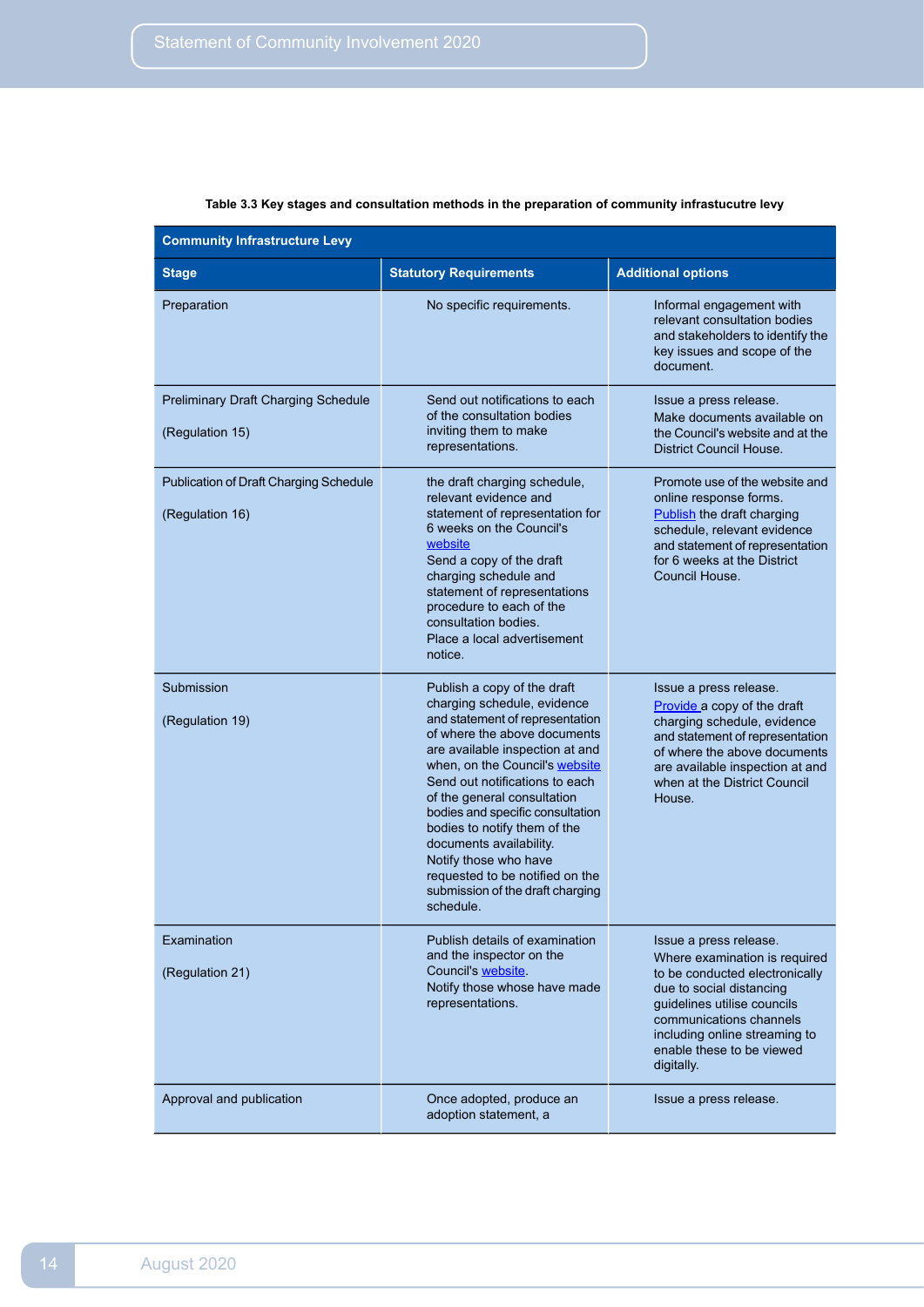| <b>Community Infrastructure Levy</b> |                                                                                                                                                                                                                                                                             |                                                                                                                                                                                                                                                                                                   |  |
|--------------------------------------|-----------------------------------------------------------------------------------------------------------------------------------------------------------------------------------------------------------------------------------------------------------------------------|---------------------------------------------------------------------------------------------------------------------------------------------------------------------------------------------------------------------------------------------------------------------------------------------------|--|
| <b>Stage</b>                         | <b>Statutory Requirements</b>                                                                                                                                                                                                                                               | <b>Additional options</b>                                                                                                                                                                                                                                                                         |  |
| (Regulation 25)                      | consultation statement and<br>make the document available<br>for 3 months and thereafter<br>(until the document is<br>withdrawn) via the Council's<br>website<br>Notify any person or body that<br>made a representation or who<br>asked to be notified of the<br>adoption. | Make the document available<br>in alternative formats on<br>request.<br>Once adopted, produce an<br>adoption statement, a<br>consultation statement and<br>make the document available<br>for 3 months and thereafter<br>(until the document is<br>withdrawn) - at the District<br>Council House. |  |

# **How can you respond to the consultations?**

 **3.18** There are many ways in which you can respond to consultations on the Lichfield Local Plan and other development plan documents, supplementary planning documents or community infrastructure levy. Consultations will be publicised on line and in accordance with the methods set out in the tables above. You can respond in the following ways:

By using our online consultation system;

By emailing us at: [developmentplans@lichfielddc.gov.uk;](mailto:developmentplans@lichfielddc.gov.uk)

By writing to us at: Spatial Policy & Delivery, Lichfield District Council, Frog Lane, Lichfield, WS13 6YZ; or

If you have any issues with any of the above you can also phone us on 01543 308000 and a member of the team will be able to assist you.

### **What will we do with the comments?**

 $3.19$  collated, analysed and taking into consideration in the preparation of the next stages of the plan process. Comments will be reviewed and considered by planning officers and where appropriate changes will be proposed. There may be instances where the Council considers that is not appropriate to amend the plan to accommodate the views of a respondent. **3.19** All comments received as part of a planning policy consultation process will be

 $3.20$  of Consultation will be prepared for each statutory consultation stage. The comments received to any consultation cannot be treated as confidential, however, personal information will not be made publically available in accordance with the Data Protection Act. **3.20** The results of consultations will be published on the Council's website and a Statement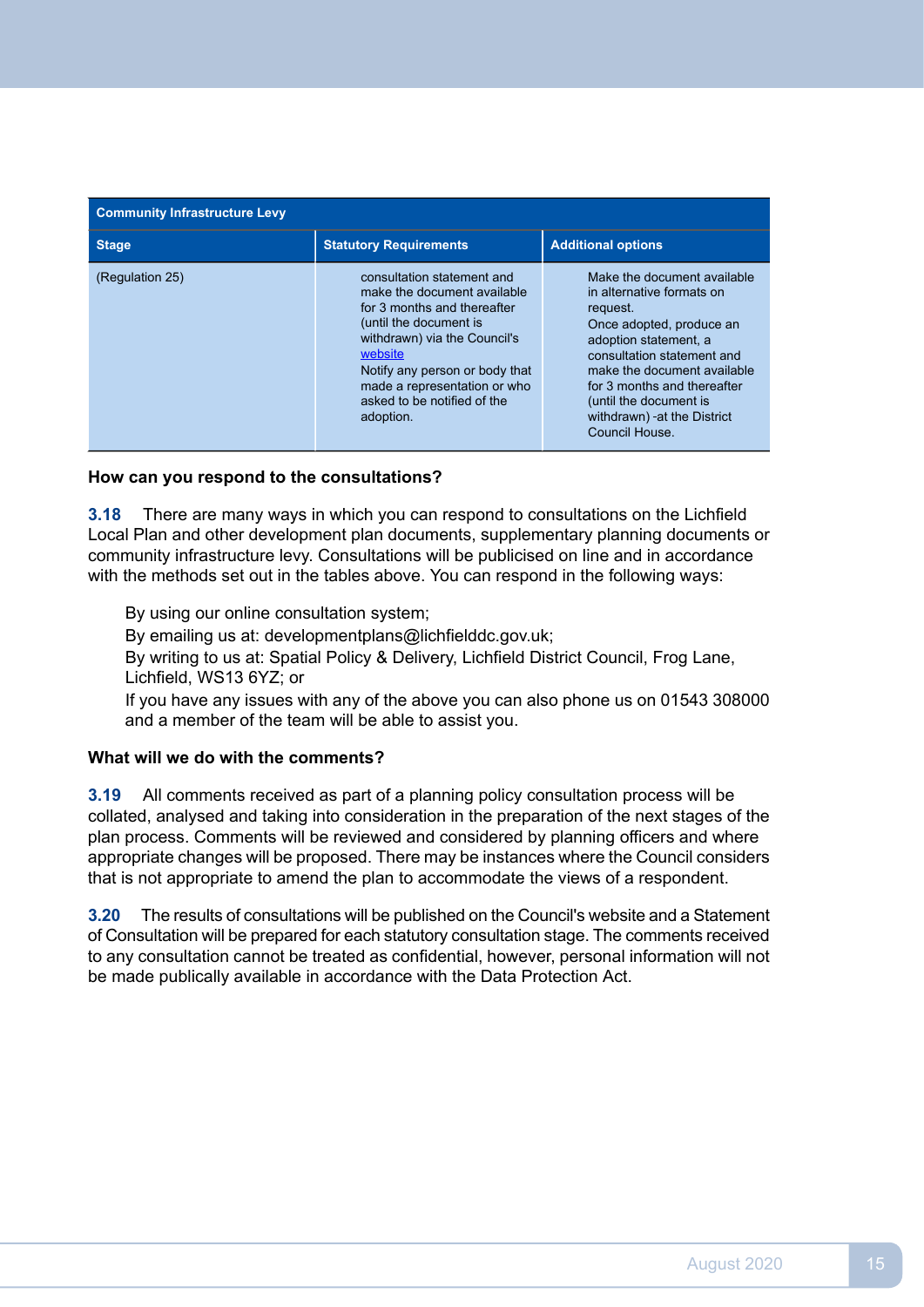#### **Neighbourhood Planning**

 **3.21** The Localism Act 2011 introduced new rights and powers for communities to shape new development by preparing a Neighbourhood Plan and grant planning permission through Neighbourhoood Development Orders and Community Right to Build Orders. Neighbourhood plans are prepared by the community, they can be simple or go into considerable detail. They set out local planning policies in relation to that area but they still have to be in line with national and local policy.

 **3.22** The Neighbourhood Planning (General) Regulations 2012 sets out the requirements for publicity and consultation in relation to the preparation of Neighbourhood Plans and Neighbourhood Development Orders. Depending on how advanced the neighbourhood plan is, it is the responsibility of either the qualifying body such as the town or parish council or Lichfield District Council to publicise the consultation.

### **Interested in helping shape your local area**

For more information on neighbourhood planning including information on how to start preparing a neighbourhood plan please visit the following websites:

[www.lichfielddc.gov.uk/neighbourhoodplans](https://www.lichfielddc.gov.uk/Council/Planning/The-local-plan-and-planning-policy/Neighbourhood-plans/Neighbourhood-plans.aspx) [www.gov.uk/government/publications/localism-act-2011-overview](https://www.gov.uk/government/publications/localism-act-2011-overview)

#### **What will we do to help with neighbourhood plan process?**

 **3.23** The Council will provide advice and assistance to any neighbourhood plan group seeking to prepare a neighbourhood plan. We will fulfill our statutory obligations such as to share our evidence base, publisice the designation of a neighbourhood area on our website and issue a press release. It should be noted that in developing a neighbourhood plan, most of the responsibility for consulting the community affected falls to the parish council.

 **3.24** Once a plan has been prepared and consulted on by the community, it will be submitted to the Council and we will provide advice to ensure it meets the relevant legislation and conforms with the Local Plan. The Council will consult on the plan and publicise the details of plan including where it can be inspected on the Council's website and also issue a press release. We will then organise an independent examination of the document in collaboration with the relevant parish council.

 **3.25** If the document is considered to meet the requirements by the independent examiner and the Council is also satisfied it does then it will be subject to a referendum by the community and businesses affected. This will be co-ordinated by the Council and we will make all of the documents available to view on the Council's website and at the Council House.

 **3.26** The Covid-19 pandemic has affected the Neighbourhood Plan process with no referendums being allowed to take place under the Coronavirus Act 2020 until 6 May 2021.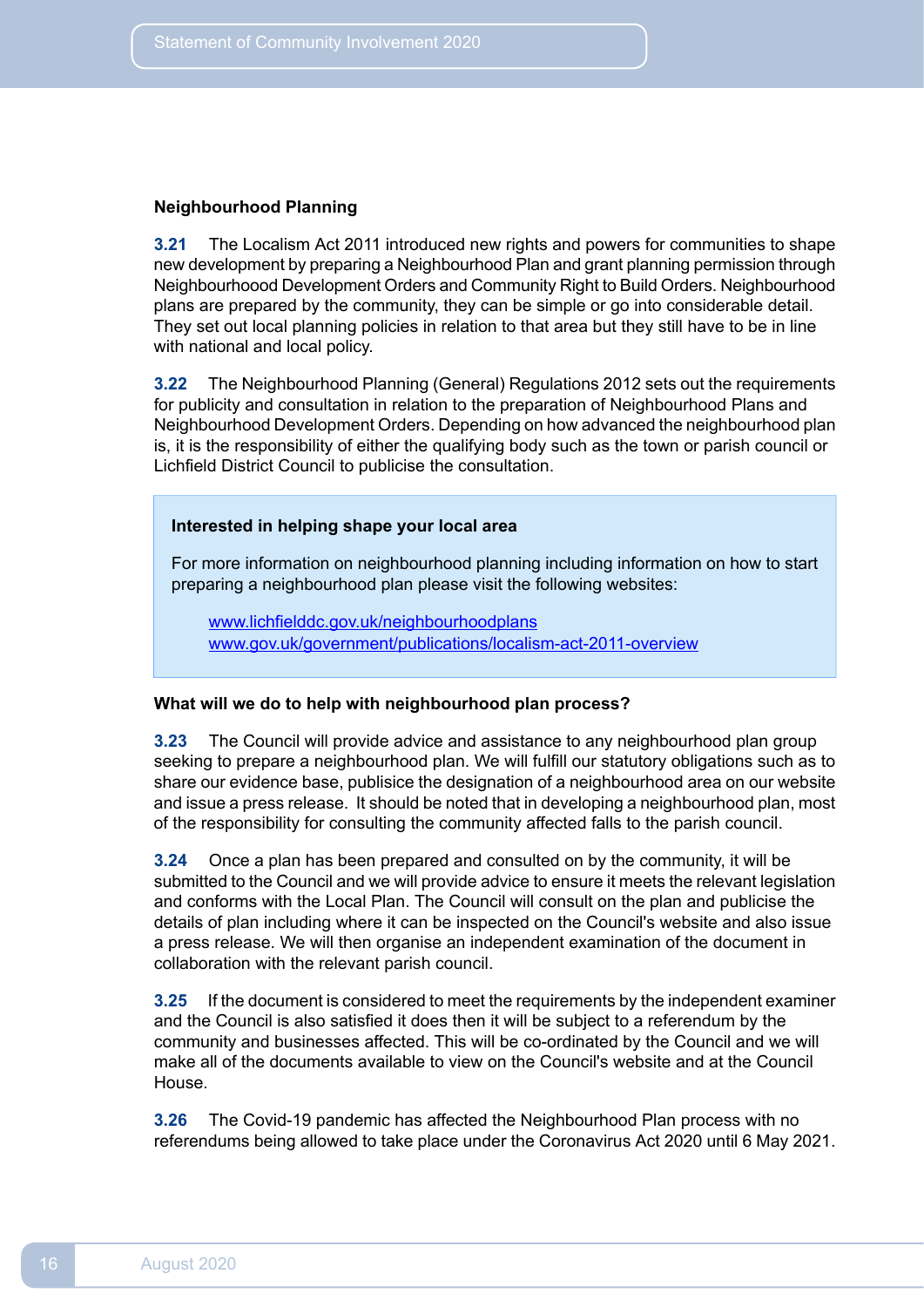# <span id="page-16-0"></span>**4 Community Involvement in Planning Applications**

# **Development Management**

 **4.1** Development Management consider the detailed proposals that are submitted to the District Council for consideration and any breaches of planning control.

 $4.2$  and are considered against current legislation, national guidance, the Development Plan (currently the Lichfield Local Plan Strategy, made Neighbourhood Plans and the Staffordshire County Council Minerals and Waste Local Plans where appropriate) and relevant adopted SPDs. The involvement of our customers is important and enables them to be better informed which assists us in the delivery of sustainable development. **4.2** The proposals are submitted to the District Council in a wide variety of applications

 $4.3$  includes applications for listed building consent, advertisement consent, applications for prior notification, certificates of lawfulness and amendments. In addition the Council receives on average 200 discharge of condition applications and 300 planning enforcement enquiries per year. **4.3** The Council deals with on average around 1200 planning applications per year. This

 $4.4$  applications in the National Planning Practice Guidance and Article 15 of the Town and Country Planning (Development Management Procedure) Order 2015 (DMPO) as amended. There are three categories of application, which require differing levels of publicity: **4.4** The Government has set out minimum standards for consultation on planning

- $1<sup>1</sup>$  departure from the Development Plan and all applications affecting public rights of way are required to be publicised by the display of a notice on the site for a minimum of 21 days excluding bank holidays, and by the placing of an advertisement in a local newspaper. This is in addition to any of the requirements pertinent to the scale of the development set out in the table below. 1. All applications subject to an environmental assessment. All applications which are a
- 2. Applications defined as "major" applications by the DMPO are required to be publicised by the display of a site notice or letters written to adjoining owners/occupiers of land, and by placing an advertisement in a local newspaper.
- $\mathbf{3}$  by the display of a site notice or by letter to adjoining occupiers/owners. If an application does not fall in the above categories, then it is required to be publicised

 **4.5** Applications for listed building consent, applications affecting the setting of a listed building, or the character or appearance of a conservation area require publicity by way of a site notice and a newspaper advertisement. The requirements for publicity are set out in Regulation 5 and 5A of the Listed Buildings and Conservation Area Regulations 1990 (as amended).

 $4.6$  what we are required to do to meet the statutory requirements and what actions we will take over and above these statutory requirements. In response to the Coronavirus (Covid-19) **4.6** The table below illustrates our approach to planning application publicity, it shows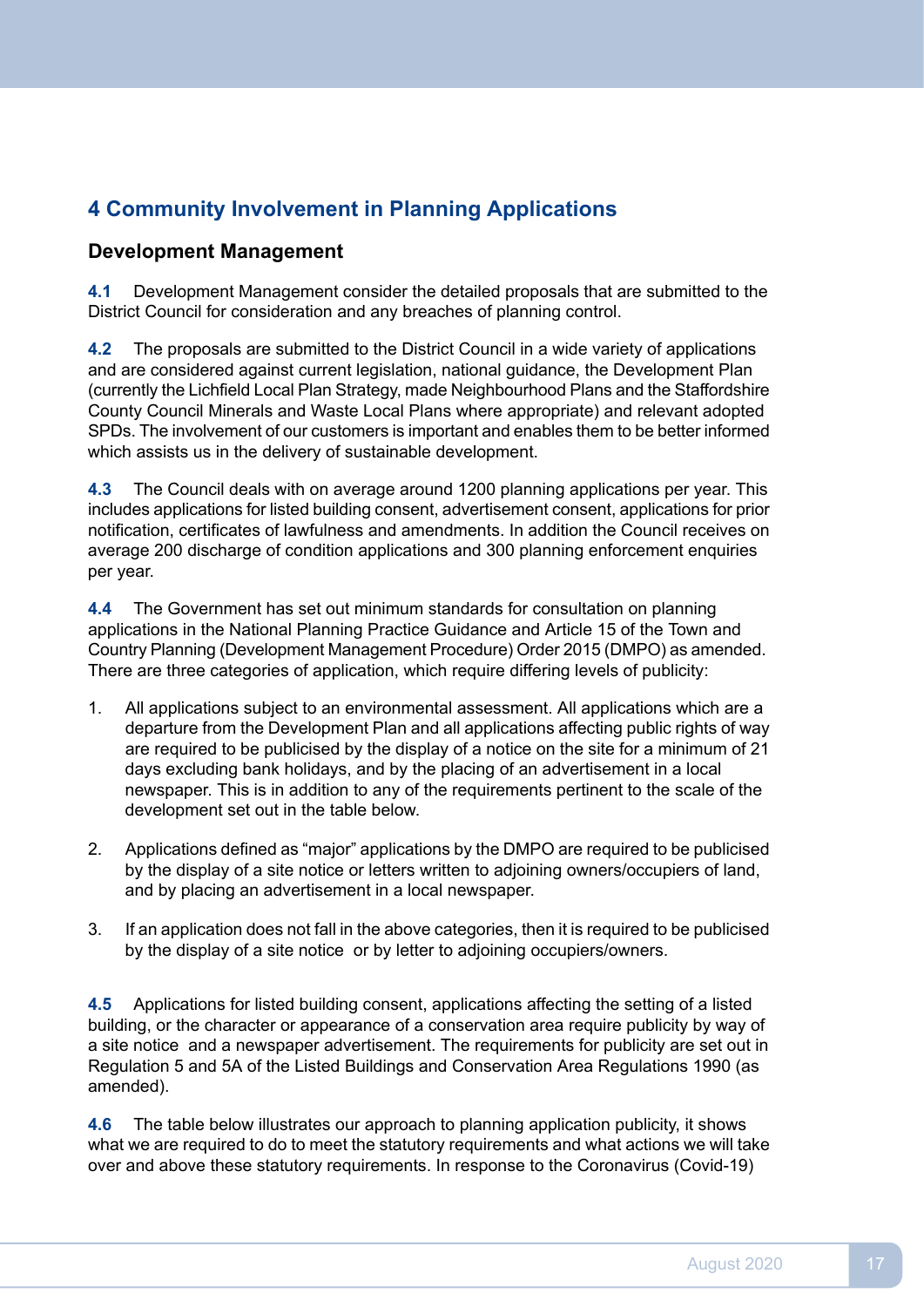pandemic the government published [temporary](https://www.legislation.gov.uk/uksi/2020/731/made) legislation and planning practice [guidance](https://www.gov.uk/guidance/coronavirus-covid-19-planning-update#publicity-and-consultation-for-planning-applications) in respect of the publicity and consultation requirements for planning applications. This provides local planning authorities the flexibility to take other reasonable steps to publicise applications if they cannot discharge the specific requirements for site notices, neighbour notifications or newspaper publicity. Any such steps should notify people who are likely to have an interest in the application and provide detail of where further information about it can be viewed online. This could include, for example, the use of social media and other electronic communications and must be proportionate to the scale and nature of the proposed development.

|              | <b>Type of development</b>                                                                                                                                                                                                                  | What we are required to do                                                                                                                                                                                                                                                                                                                                                                                                                                                                                                                                                            | <b>Additional actions</b>                                                                                                                                                                                                                                                                                                                                                                                                                                                                                                                     |
|--------------|---------------------------------------------------------------------------------------------------------------------------------------------------------------------------------------------------------------------------------------------|---------------------------------------------------------------------------------------------------------------------------------------------------------------------------------------------------------------------------------------------------------------------------------------------------------------------------------------------------------------------------------------------------------------------------------------------------------------------------------------------------------------------------------------------------------------------------------------|-----------------------------------------------------------------------------------------------------------------------------------------------------------------------------------------------------------------------------------------------------------------------------------------------------------------------------------------------------------------------------------------------------------------------------------------------------------------------------------------------------------------------------------------------|
| Major        | For dwellings: where 10 or<br>more are to be constructed<br>(or if no number given, the<br>area is more than 0.5<br>hectare).<br>For all other uses: where the<br>floorspace will be 1000sq.m<br>or more (or site is 1 hectare<br>or more). | Write to all adjoining owners or<br>occupiers or post a site notice or take<br>other reasonable steps to publicise<br>the application if it is not possible to<br>discharge this requirement.<br>Press Notice or take other reasonable<br>steps to publicise the application if it<br>is not possible to discharge this<br>requirement.<br>Full details available on the<br>Council's website.<br>Notify the appropriate Town or Parish<br>Council of the application.<br>Consult with statutory consultees<br>online.                                                                | Advise applicants to<br>consider public meetings<br>exhibitions as<br>appropriate.<br>Advise applicants of and<br>encourage engagement<br>with the pre- application<br>advice service available<br>including the<br>Development Team<br>approach. See Council's<br>website<br>Consult adjoining local<br>authorities where<br>appropriate.<br>For larger housing<br>schemes applicants will<br>be encouraged to prepare<br>and consult the<br>community on a master<br>plan for the development.<br>Consult with non-statutory<br>consultees. |
| <b>Minor</b> | Minor development is<br>development which does not<br>meet the criteria for Major<br>Development or the<br>definitions of change of<br>use or householder<br>developments.                                                                  | Write to all adjoining owners or<br>occupiers or post a site notice or take<br>other reasonable steps to publicise<br>the application if it is not possible to<br>discharge this requirement.<br>If affecting the setting of a<br>conservation area also do a press<br>notice or take other reasonable steps<br>to publicise the application if it is not<br>possible to discharge this<br>requirement.<br>Full details available on the<br>Council's website<br>Notify the appropriate Town or Parish<br>Council of the application.<br>Consult with statutory consultees<br>online. | Advise applicants of and<br>encourage engagement<br>with the pre-application<br>advice service available<br>including the<br>Development Team<br>approach. See Council's<br>website<br>Consult with non-statutory<br>consultees.                                                                                                                                                                                                                                                                                                              |
| Other        | This includes the following<br>categories:                                                                                                                                                                                                  | Write to all adjoining owners or<br>occupiers or post a site notice or take<br>other reasonable steps to publicise                                                                                                                                                                                                                                                                                                                                                                                                                                                                    | Advise applicants of the<br>pre-application advice<br>which is available and                                                                                                                                                                                                                                                                                                                                                                                                                                                                  |

#### **Table 4.1 Approach to planning application publicity**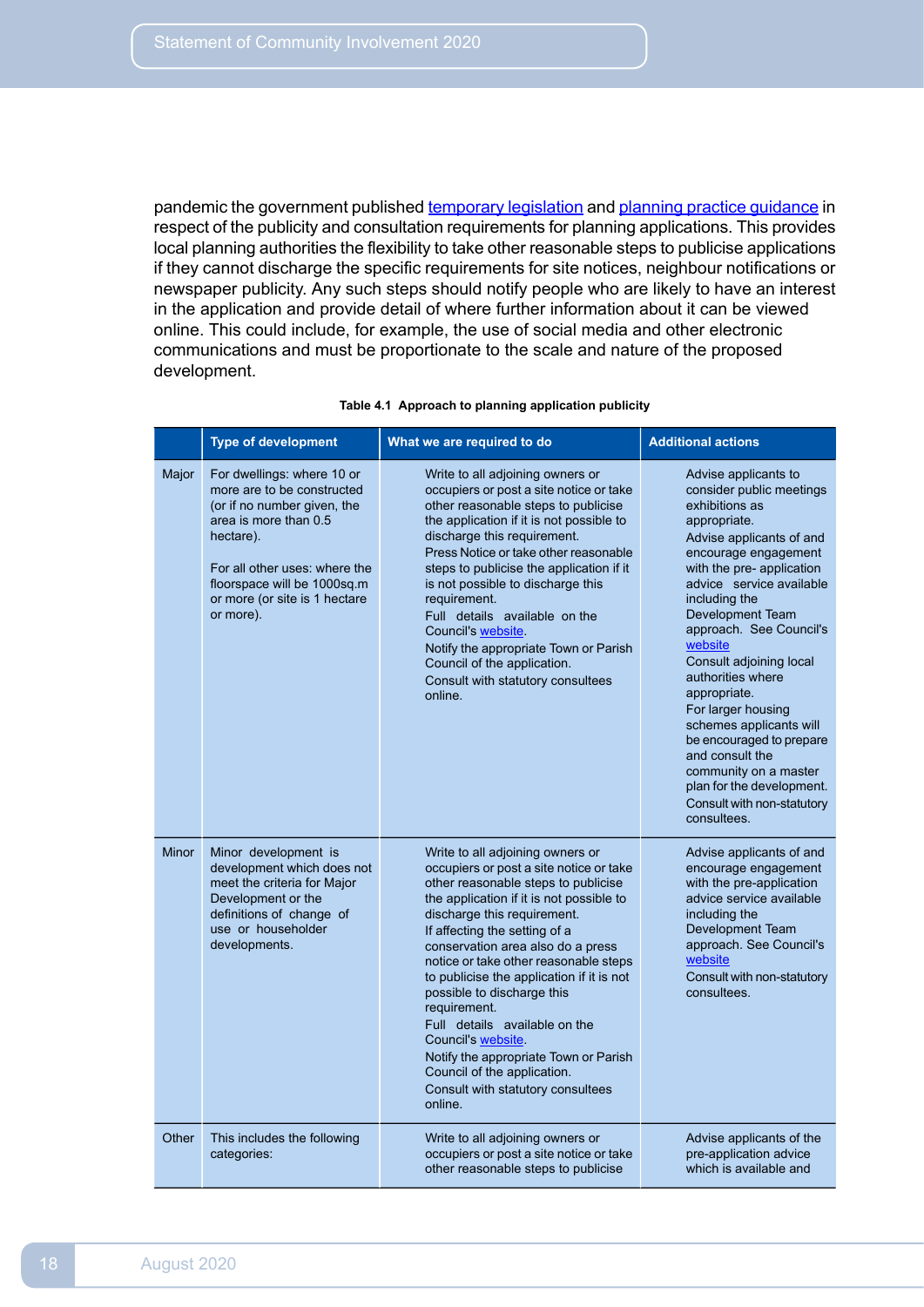| <b>Type of development</b>                                                                                                                                                                                                                                                                                                        | What we are required to do                                                                                                                                                                                                                                                                                                                                                                                                                                                                                                                                 | <b>Additional actions</b>                                                                                                |
|-----------------------------------------------------------------------------------------------------------------------------------------------------------------------------------------------------------------------------------------------------------------------------------------------------------------------------------|------------------------------------------------------------------------------------------------------------------------------------------------------------------------------------------------------------------------------------------------------------------------------------------------------------------------------------------------------------------------------------------------------------------------------------------------------------------------------------------------------------------------------------------------------------|--------------------------------------------------------------------------------------------------------------------------|
| Change of Use: Applications<br>that do not concern major<br>development or where no<br>building or engineering work<br>is involved.<br>Householder Development:<br>Defined as works within the<br>curtilage of residential<br>property which require an<br>application for planning<br>permission and are not a<br>change of use. | the application if it is not possible to<br>discharge this requirement.<br>Applications within a conservation<br>area that affect its character or affect<br>the setting of a Listed Building are<br>subject to a site notice and press<br>notice or take other reasonable steps<br>to publicise the application if it is not<br>possible to discharge this<br>requirement.<br>Full details available on the<br>Council's website.<br>Notify the appropriate Town or Parish<br>Council of the application.<br>Consult with statutory consultees<br>online. | encouraged with written<br>advice provided. See<br><b>Council's website</b><br>Consult with non-statutory<br>consultees. |

 $4.7$  excluding bank holidays as set out in The Town and Country Planning (Local Authority Consultations) England Order 2018. Where necessary consultees will be given longer to reflect statutory timescales where specified by legislation. Anyone can respond to a consultation. In addition to individuals who might be directly affected, community groups and specific interest groups (national as well as local in some cases) may wish to provide All consultees and neighbours are given a minimum of 21 days to comment/respond, representations.

4.8 we undertake to carry out a further round of consultation. The extent of this re-consultation is dependent upon the scale of the amendments – writing to those (directly) affected and the local Parish/Town Council, if necessary. It is at the discretion of the Local Planning Authority as to the need and length of re-consultation, however we normally allow a minimum 10 days from the date of the re-consultation letter to respond. Although, we may carry out a full 21 day re-consultation process as appropriate, or where it is an EIA application. **4.8** If any significant amendments are received in relation to any of the above categories,

# **Other Consultations**

 $4.9$ **4.9** In addition to the above applications, we also carry out consultation on the following categories:

Erection or replacement of telecommunication masts - We will write to all occupiers within 100 metres of the site and the relevant Parish Council to seek specific comment. Wind Turbines - We will write to all occupiers within 500m of the site and the Parish Council to seek their specific comments

 Permission in Principle and Technical Details Consent - We will for 14 days, excluding bank holidays, display a site notice; have a notice on our website; notify the appropriate Parish or Town Council of the application; consult with statutory consultees online as set out in the Town and Country Planning (Permission in Principle) (Amendment) Order 2017.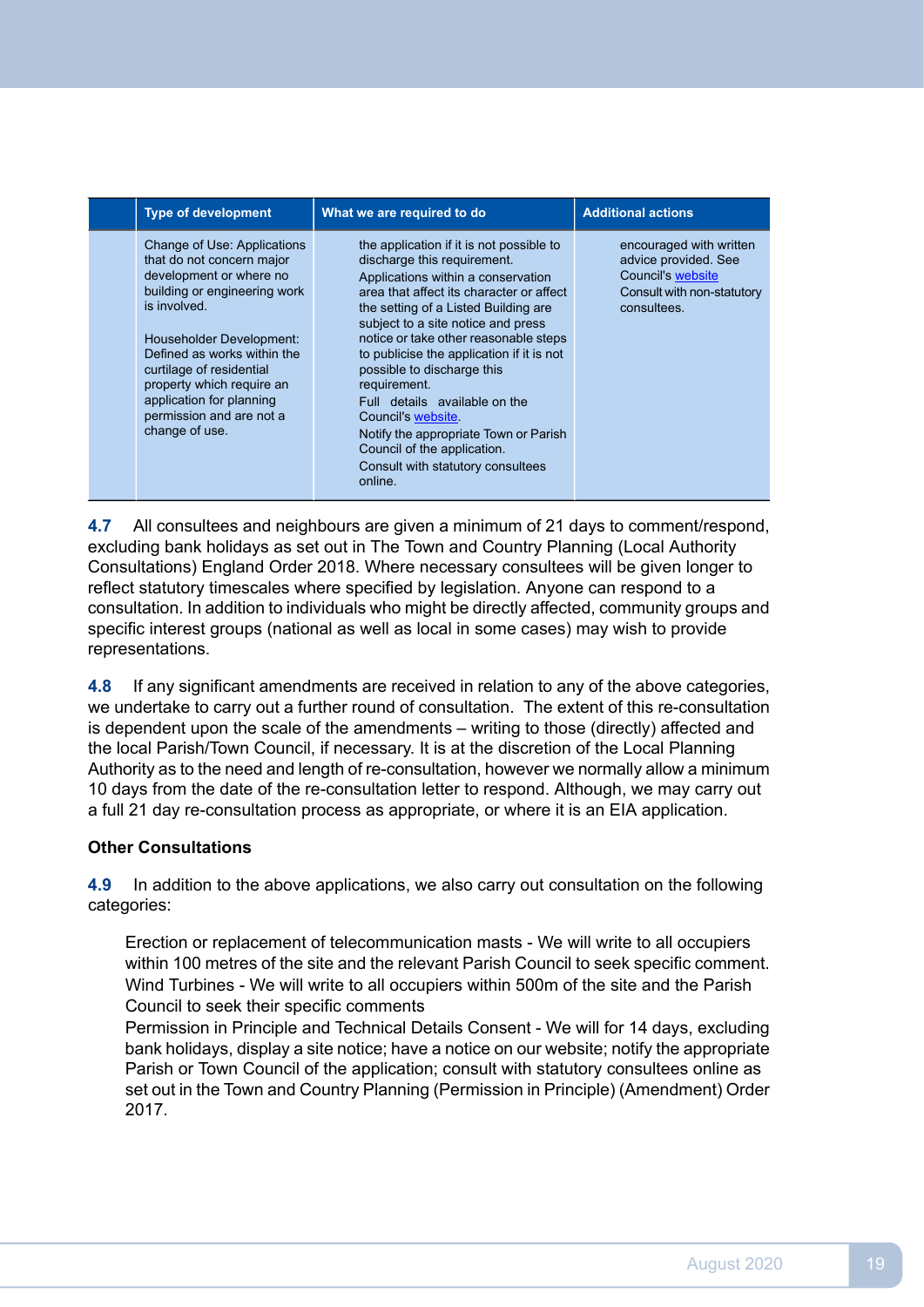#### **Other applications where consultation is not required**

4.10 the legislation. This includes non-material amendment applications i.e where a more minor change is proposed to an approved scheme after the planning decision has been made. This process is only generally used where the change is small relative to the size of the overall development or where the change would have no impact to anyone. We are not required to consult on condition compliance applications - this is when details are submitted to the Council to confirm the details submitted for the purposes of any 'conditions' placed on a planning permission; for 'prior notifications' in relation to certain types of agricultural development; and, in relation to certificates of lawfulness for proposed development, where the application is seeking a determination of whether or not the development needs planning **4.10** Certain types of application do not require or allow consultation with anyone under permission.

# **Openness and transparency**

4.11 possible. All recent planning application documents are available online and only information exempt under the Freedom of Information Act 2000 and the General Data Protection Regulation (GDPR) is withheld from public view. We also publish-advice intended to guide users of the service through the system – this is available on the Councils We aim to make the planning application process as open and transparent as website [https://www.lichfielddc.gov.uk](www.lichfielddc.gov.uk)

 **4.12** Applicants are encouraged to discuss proposals in advance and we have a pre-application (fee applicable) process and a Duty Officer system is in place during morning office hours to ensure that professional advice is available. By appointment, officers are prepared to visit individual occupiers to explain planning applications, if the need arises.

#### **Pre-application Discussions**

4.13 Officers prior to formally submitting an application. This allows for concerns and issues to be raised and where possible resolved at an early stage in the process. Where appropriate, the views of other professionals (e.g. highway officers) will be sought. As of 2014 the Council started charging for pre-application discussions. Full details of the fees and minimum level of information required are available on the Council's **4.13** All potential applicants are encouraged to hold informal discussions with Council

website <https://www.lichfielddc.gov.uk/preapplicationadvice>

**4.14** In the case of major applications prospective applicants are encouraged to present at a Development Team meeting. This includes relevant officers from the Council and statutory consultees. Local Councillors are also encouraged to be involved where necessary. Pre-application discussions are in confidence (subject to the relevant provisions of the General Data Protection Regulation and Freedom of Information Act) although applicants are advised on how to involve Parish/ Town Councils, neighbours and/or the wider community (e.g Civic Society) at an appropriate point.

4.15 consultation with the local community prior to applications being submitted. Officers will provide further pre-application advice in writing. The Council's Protocol for Pre-application **4.15** The Council will encourage applicants/developers to undertake appropriate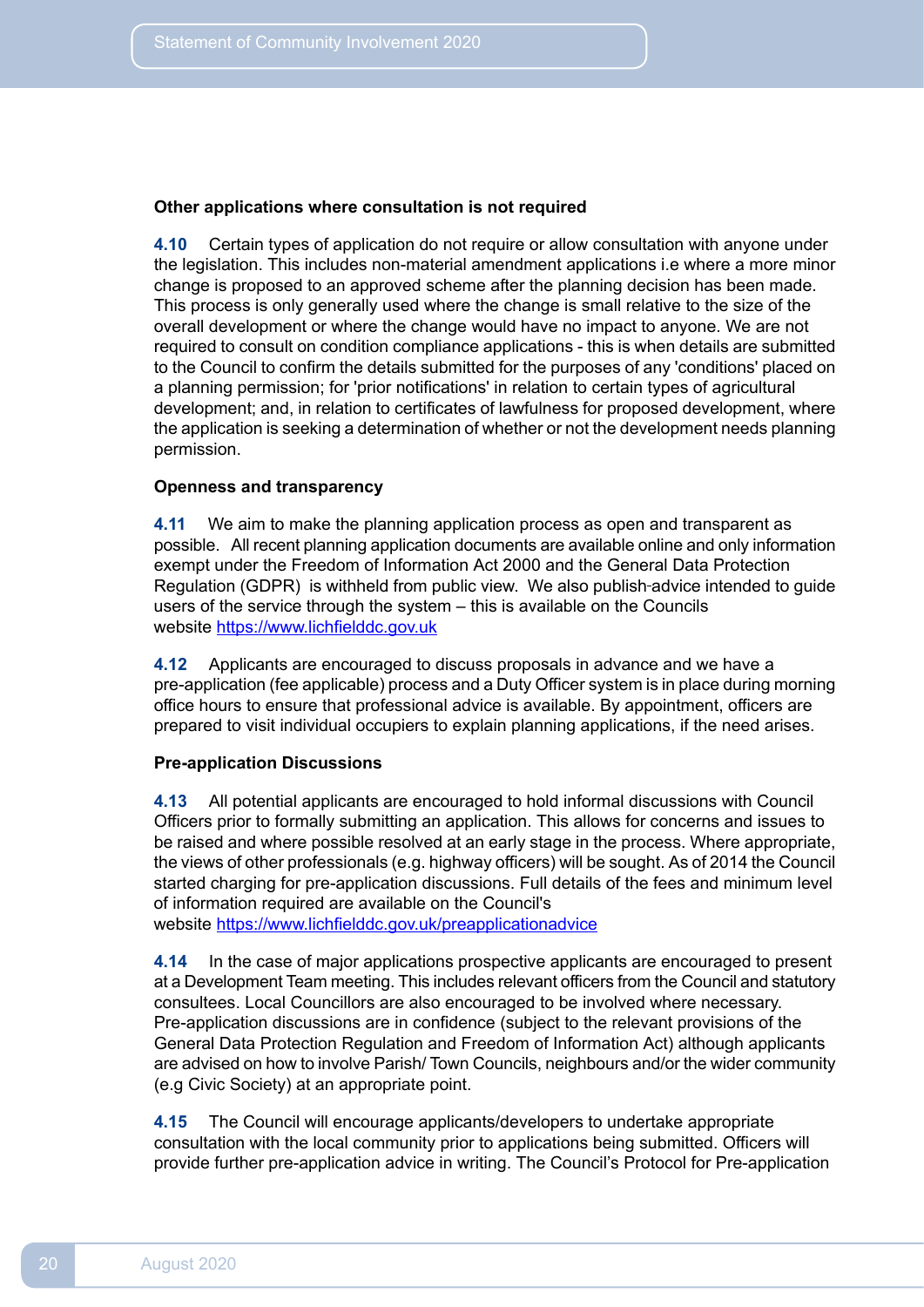Discussions on Planning Applications sets out the detailed commitment/requirements to this procedure. This can be found on the Council's website <https://www.lichfielddc.gov.uk/preapplicationadvice>

 **4.16** Developers will be encouraged on appropriate major housing development to prepare a master plan. The master plan should include the phasing of development and associated infrastructure, community and recreational facilities, safe routes for cyclists and pedestrians etc. Applicants will be encouraged to consult widely on the master plan with the community, neighbours and residents associations at public meetings and/or exhibitions and to indicate any changes to the plan resulting from the consultation. The Council will only undertake consultation on formal planning applications submitted.

# **How do we involve our customers during the processing of an application?**

 application are considered by a planning officer, who will weigh these with other related issues (such as the planning policies of the District Council and national planning guidance) in the assessment of the development proposal before reaching a recommendation. **4.17** Any comments, also referred to as representations, which are received on an

4.18 comments on the website, although personal data, such as signatures, email address and telephone numbers will be removed (redacted). However, the names and addresses of those people who commented on the application is published. **4.18** By law, all comments received must be open to public inspection. We publish

4.19 representations received about a planning application are taken into consideration in the determination of planning applications, although we can only take into account material planning considerations. Advice on commenting on a planning application is available **4.19** Any complaints will be dealt with in the same manner as a corporate complaint. Any at[www.lichfielddc.gov.uk/Council/Planning/Planning-guidance/Commenting-on-a-planning-application](https://www.lichfielddc.gov.uk/Council/Planning/Planning-guidance/Commenting-on-a-planning-application.aspx)

 **4.20** Offensive, racist, discriminatory, threatening and other statements that are not relevant will not be published. These comments will not furthermore be taken into consideration in the determination of the application. Due to the legal requirement to make representations available for public inspection, we cannot accept anonymity or comments marked 'private or confidential'.

# **How do we involve our customers when the application goes to Committee?**

 $4.21$  contains a summary of all representations received from local residents, the Parish Council and other relevant consultees etc. All comments are considered in reaching a decision on the application. All reports written by Planning Officers are available to view either on the Council's website or on request. The more significant or controversial applications are presented to the Council's Planning Committee for their consideration whilst others are delegated by the District Council to senior officers to determine as they fall within the Council's approved 'Scheme of Delegation'. **4.21** All planning application decisions contain a report on the proposal and this report

 **4.22** The Planning Committee currently meets monthly generally on a Monday evening at the District Council Offices Frog Lane, Lichfield either in the Council Chamber or the Committee Room and is open to members of the public. A report is prepared by the Planning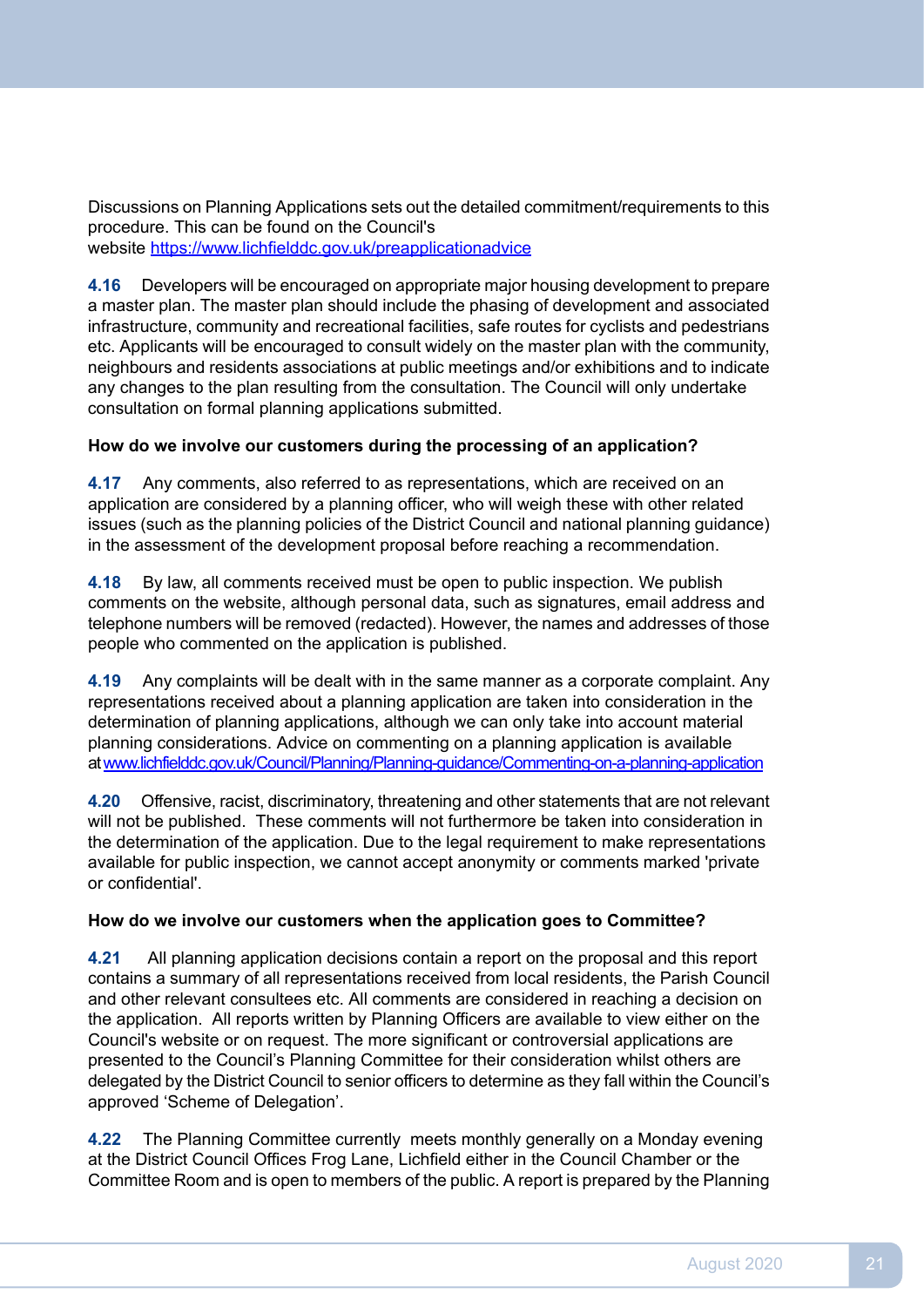Officer making certain recommendations to the Committee to either approve or refuse the proposal. It is for the Committee to decide to either accept or reject these recommendations, as long as they have good planning reasons to do so. As part of the deliberations of the Committee, members of the public, local interest groups, non-Committee ward members, applicants or agents can make verbal submissions directly to the Committee. Detailed advice on the operations of this process and copies of all reports to and minutes of the Council's Planning Committee are published on the Council's website [https://www.lichfielddc.gov.uk/planningcommittee](https://www.lichfielddc.gov.uk/planning-committee)

#### **How do we involve our customers after a decision is taken on a planning application?**

 **4.23** Once a planning application is determined, the decision is publicised on the Council's website <http://www.lichfielddc.gov.uk>

 **4.24** Often there are conditions attached to any grant of consent and if there are concerns from local residents or others that the development is not being carried out in accordance with those conditions, then by contacting the Council, investigations can be carried out to ensure that the development is implemented in the correct manner. Decision notices contain detailed reasons for refusal and reasons for all conditions imposed upon any permission. Where developer contributions are available the Council will be open and transparent about the intended use of those monies. Details on how applicants can appeal are contained within all decision notices issued by the Council. There is no third party right of appeal.

#### **How do we involve our customers if an appeal is received on a planning application?**

4.25 an applicant is unhappy with, the applicant has the right of appeal against the Council's decision to the independent Planning Inspectorate. Applicants can choose whether to have their appeal decided through an exchange of correspondence (known as written representations), at an informal hearing or at a more formal Public Inquiry. All domestic householder appeals, advertisements and some small scale commercial appeals are exclusively dealt with through a fast track appeal system, in which no further comments at the appeal stage are accepted by the Planning Inspectorate and only comments received by the time the application is determined are taken into consideration by the Planning Inspector. Whichever option is chosen, those who originally commented, and any interested parties, on the planning application are invited to make further representations directly to the Planning Inspectorate. An independent Inspector is then appointed to review the case. If the matter is to be heard by an Inspector at either an informal hearing or a Public Inquiry then the interested parties including local residents and amenity groups will be invited to make verbal submissions directly to the Inspector. The applicant and District Council also appear at the hearing or Inquiry. Whilst the appeal process is an independent process operated by the Planning Inspectorate, some of the administration (notifying people of relevant dates etc.) is undertaken by the District Council. **4.25** If a planning application is refused or conditions are imposed on a permission that

#### **How else do we involve our customers?**

 We will visit individual's homes, upon request, if residents are disabled or housebound to explain development proposals;

We provide planning advice and guidance on the Council [website;](https://www.lichfielddc.gov.uk/Home.aspx)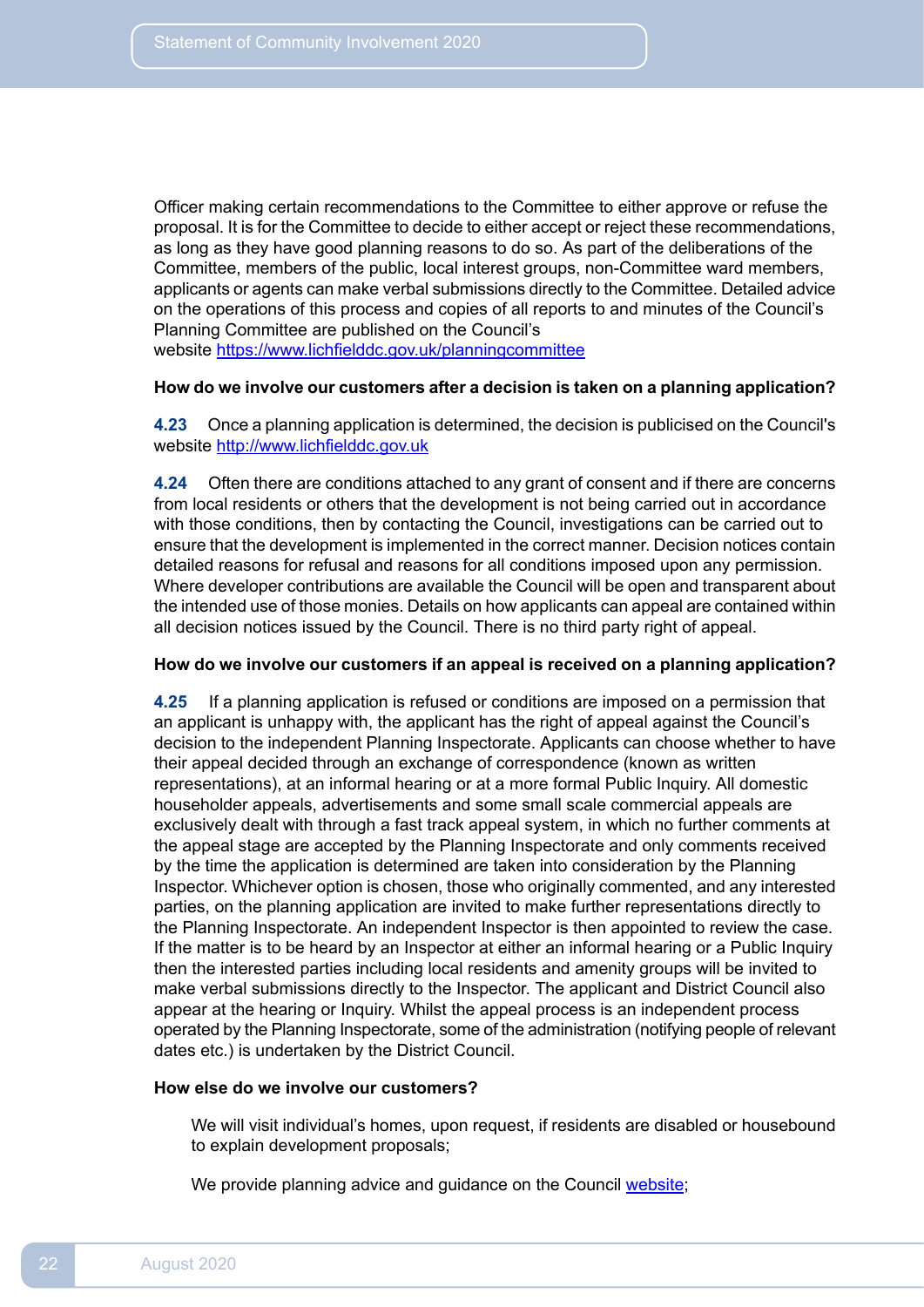We display all planning application details on the Council [website](https://www.lichfielddc.gov.uk/Home.aspx);

We accept comments on planning applications via the Councils [website](https://www.lichfielddc.gov.uk/Home.aspx), email or through letter;

We have a Duty Planning Officer who can provide verbal advice between 08.45 and 12.15 Monday to Fridays;

We have a dedicated name planning case officer for every application; and

We have public speaking at Planning Committee (subject to certain criteria) - more advice is available on the Council's website regarding this.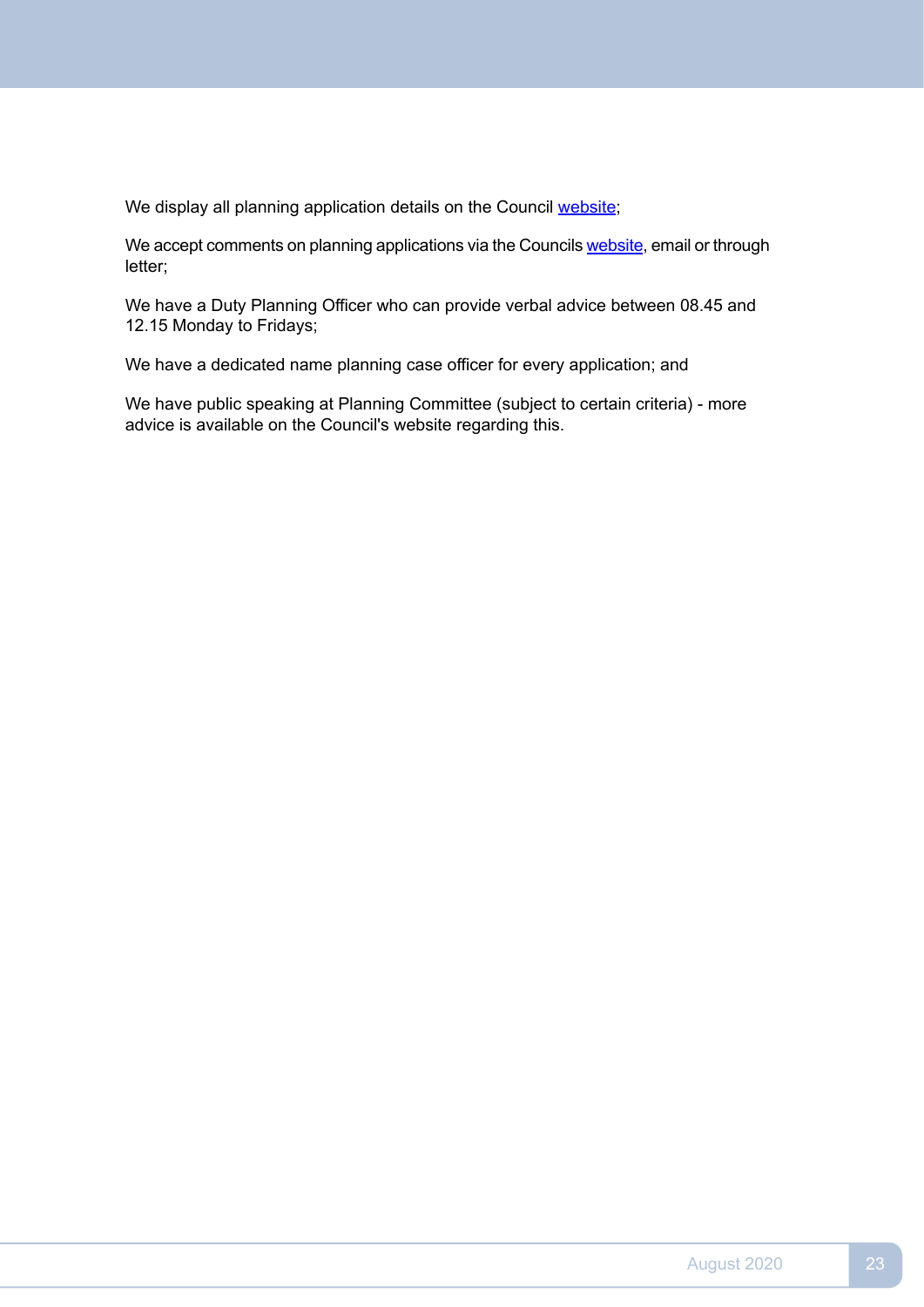# <span id="page-23-0"></span>**5 Monitoring and Review**

**5.1** The Council will monitor the success of community [involvement](https://www.lichfielddc.gov.uk/Council/Planning/The-local-plan-and-planning-policy/Resource-centre/Monitoring/Annualauthority-monitoring-report-AMR.aspx) through its **Authority** Monitoring Report (AMR).

 $5.2$  portal and the levels of engagement from members of the public and other stakeholders to public engagement opportunities, such as consultation at the various stages of the Local Plan production. The AMR also tracks the number of visits to our web pages. **5.2** The AMR monitors the number of users of the District Council's on line consultation

 $5.3$  has been a particularly low level of community participation or issues have emerged in terms of its implementation and significant changes are required to meet new circumstances or **5.3** The AMR is produced annually and a review of the SCI will be considered where there legislation requirements.

**5.4** The Council also has a **complaints and [compliments](https://www.lichfielddc.gov.uk/Council/Voice-it/Complaints-and-feedback.aspx) procedure** to help us improve our services to our customers and this involves an annual report to the Standards Committee.

**How can you get in touch if you have any queries about the Statement of Community Involvement?**

For queries related to the Statement of Community Involvement please contact Spatial Policy & Delivery:

**Spatial Policy & Delivery Lichfield District Council Frog Lane Lichfield WS136YZ**

Email: **[developmentplans@lichfielddc.gov.uk](mailto:developmentplans@lichfielddc.gov.uk)** Phone: **01543 308000**